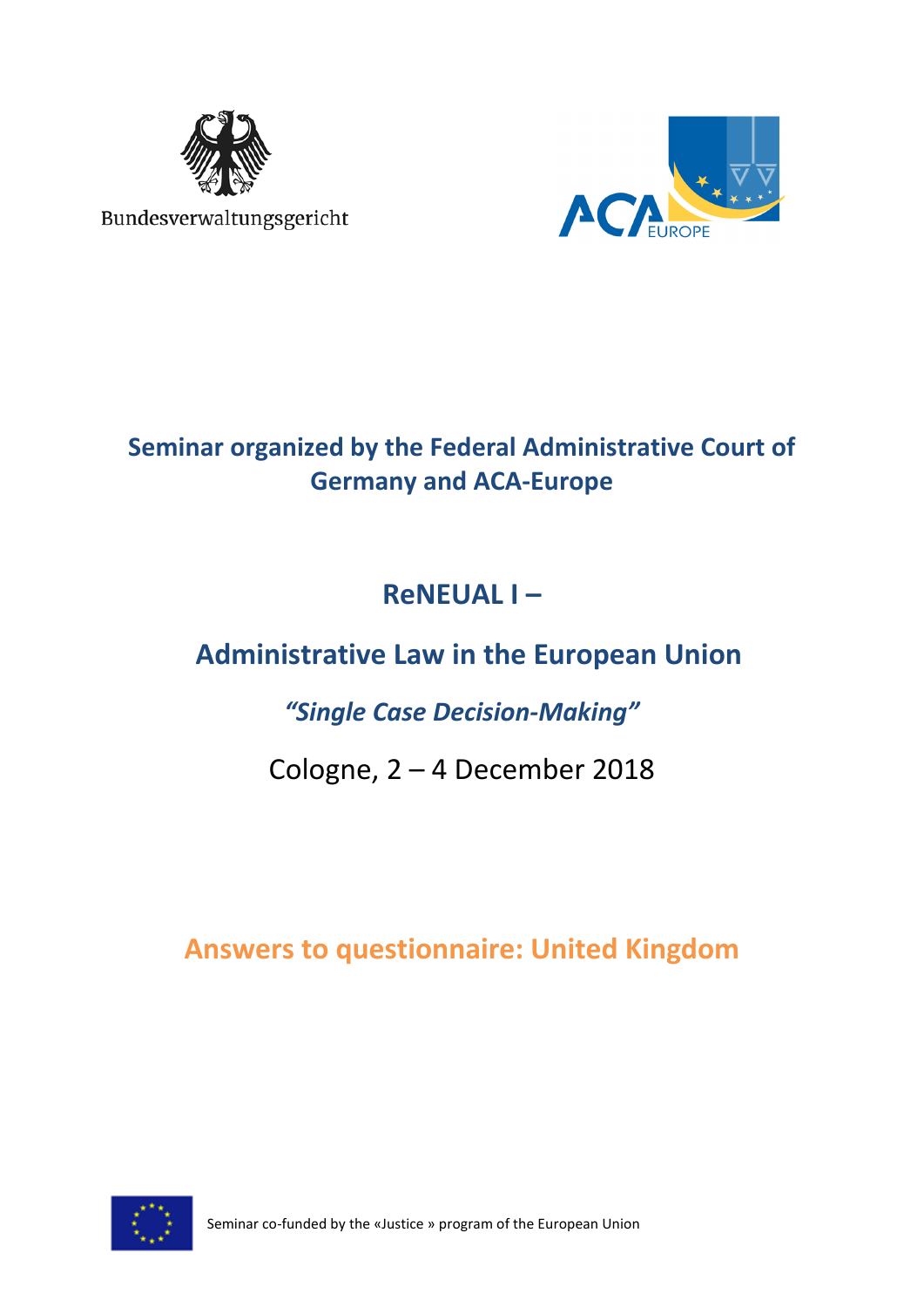## **ACA-Seminar**

## **Report by the UK Judicial Representative in Response to the Questionnaire dated 29 June 2018<sup>1</sup>**

#### **Executive Summary**

In the United Kingdom, administrative law has evolved – this is the theme which emerges through the answers to this questionnaire. The evolution of administrative law in the UK has been described in the following terms: *"while the legislation was enacted from the centre, the general pattern of administration was decentralised."<sup>2</sup>*

Whereas in other European Member States administrative law is more centralised, in the UK, administrative law and consequently appeals before administrative authorities, differ depending on the administrative decision-making context. This is a feature of administrative law in the UK.

The questionnaire is divided in two parts. The first part considers the issue of standing, or who is or can become a party to administrative proceedings before an administrative authority ('Part 1'). Questions then follow on the rights and/or obligations which follow from being a party to administrative proceedings. The second part centres on questions of how administrative authorities determine the facts on which to found their decisions ('Part 2').

#### *Part 1*

l

A short introduction has been provided before the answers to Part 1. This introduction provides some detail to the way in which decisions of administrative authorities can be dealt with through different routes – whether that be through appeals before administrative authorities, tribunals or ombudsmen. These different routes are briefly outlined (paragraphs 1-10).

The main conclusions of Part 1 are as follows:

- i. In the judicial context an Appellant must have a *"sufficient interest"* to bring an application (paragraphs 11-14). Appeals before administrative authorities reflect this approach, however there is no common test for who may bring an application, and those who can bring a claim will often be specified by the statute which governs that area of administrative decision-making.
- ii. The answers to Part 1 are illustrated through examples. The examples evidence the way in which the parties to administrative appeals differ depending on the administrative authorities' appeals process. This is because the procedures are set by statute or the guidance of the relevant administrative authority. The examples given therefore il-

 $1$  This response has been prepared by the Judicial Assistant to Lady Arden of the Supreme Court of the United Kingdom, under the supervision of Lady Arden.

<sup>&</sup>lt;sup>2</sup> Paul Craig, 'UK, EU and Global Administrative Law – Foundations and Challenges', (2015) at pg 67.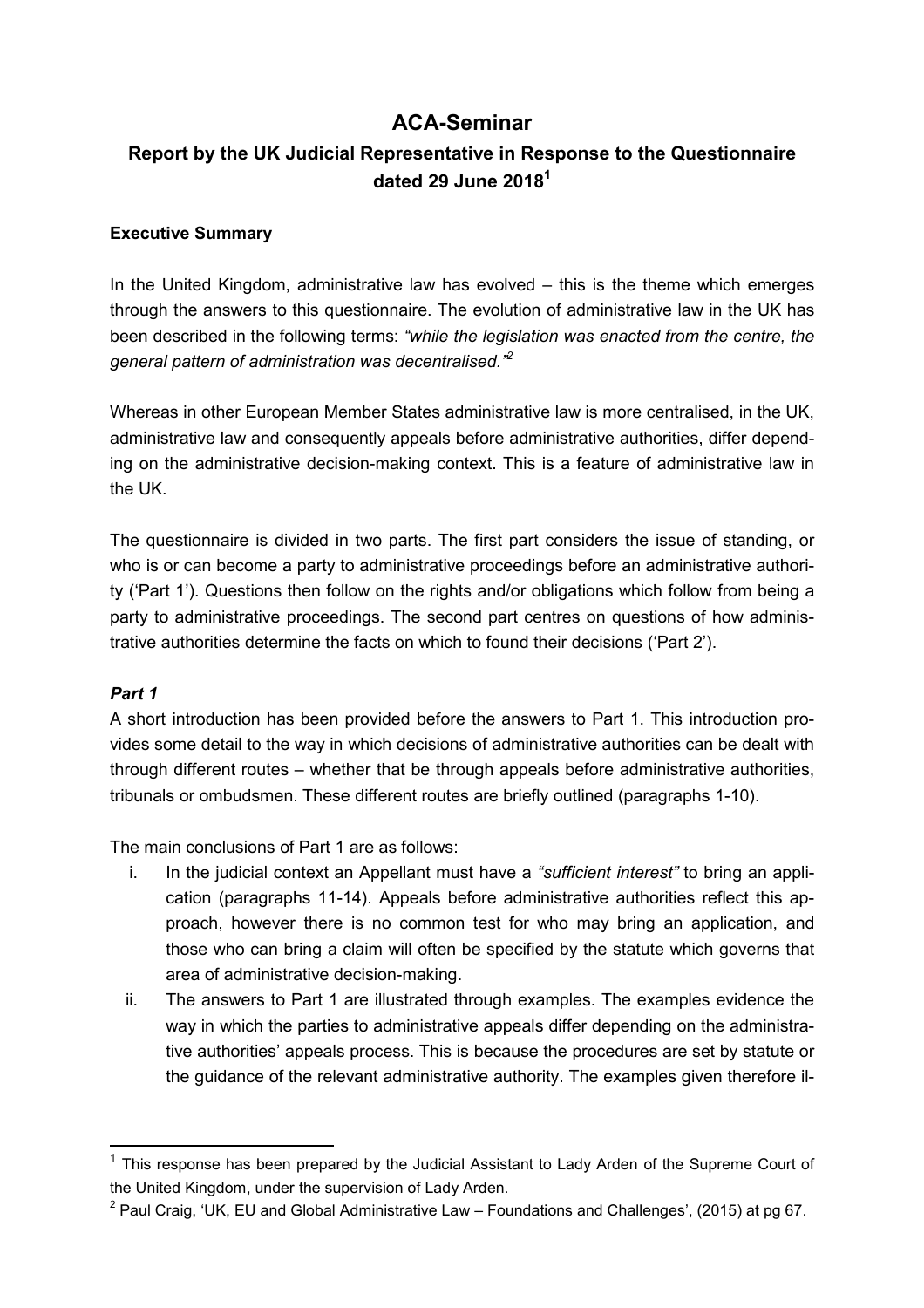lustrate, but cannot represent fully, the diversity of procedures which vary depending on the specific administrative context (paragraphs 18-24).

- iii. This approach has the benefit of allowing the procedures to be tailored to the individual context of the decision making. The disadvantage of such an approach is that the procedures are neither homogenous nor centralised.
- iv. Redress to the courts should be a last resort and an application can be refused on the basis that an alternative remedy is available which the applicant should have first exhausted (paragraphs 36-37).
- v. There are no specific procedural rights which apply across all appeals before administrative authorities (paragraph 39).

## *Part 2*

The main conclusions of Part 2 are as follows:

- i. As the UK is an adversarial, rather than inquisitorial, system this is reflected in the administrative appeals process.
- ii. However, as is emphasised throughout the answers, although the parties present the facts of their respective cases, as Sir John Donaldson stated, it is a process which *"falls to be conducted with all the cards face upwards on the table"* (*R v Lancashire County Council, ex p Huddleston* [1986] 2 All ER 941). The parties therefore must balance presenting their cases as best they can, with their obligation not to mislead the court.
- iii. The duty of fairness is the overarching answer to the detailed questions asked in Part 2. The principle of the duty of fairness means that where an administrative power is conferred there is a presumption that it will be exercised in a manner which is fair in all the circumstances. What fairness demands is dependent on the context of the decision and will very often require that a person who may be adversely affected by the decision will have an opportunity to make representations and understand the case they have to meet (paragraphs 61-64).
- iv. Finally, in respect of the courts' role and fact-finding its role is supervisory rather than a means of reassessment. An appellant must prove that the decision is illegal, irrational, procedurally unfair or that the decision maker failed to respect a legitimate expectation. These grounds are outlined in response to the questions in Part 2 (paragraphs 88-91).

In both parts, the answers to the questions serve to emphasise that although the procedures and rules will differ depending on the administrative decision-making context, core principles underline, and are common to, administrative appeals in the UK.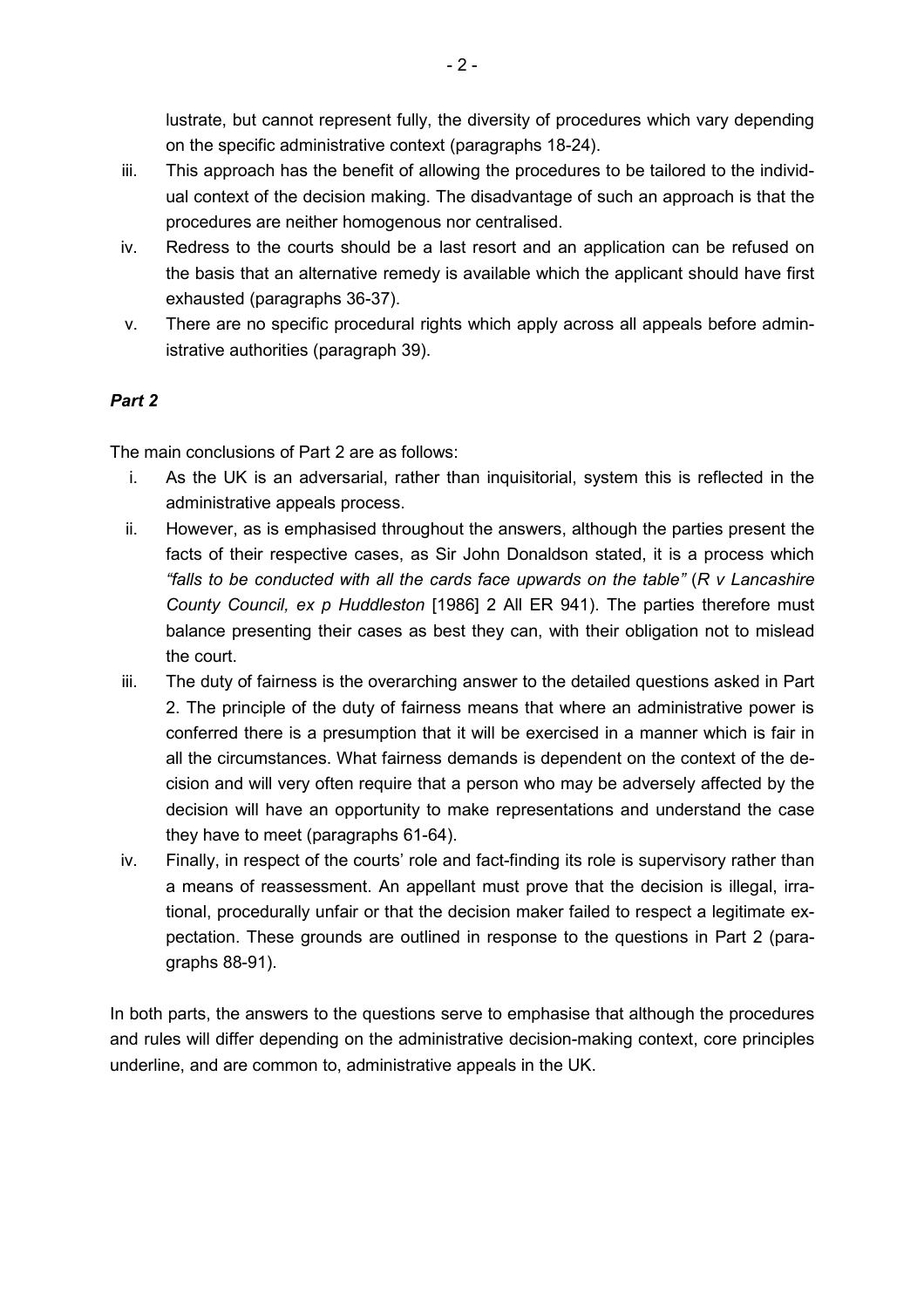## **I. Parties to Administrative Proceedings: Categories and Legal Positions**

#### *Introduction*

l,

- 1. It is understood, as per the introductory remarks above, that Part 1 deals with the questions of who is or can become a party to an appeal before an administrative authority – rather than those appearing before an administrative court.
- 2. At the outset it is worth noting the way in which administrative law has developed throughout the UK. In the UK, administrative proceedings have developed over time, rather than as a matter of design. Some public authorities' appeals are handled independently, by tribunals, while others are not. There is no single piece of legislation which acts as the source for administrative, non-judicial, appeals as there would be in other European countries. $3$
- 3. The effect is that development has been gradual. However, in the same way as the UK's European counterparts, appeals before administrative authorities are an important means for decision makers to rectify their decisions before the appeal reaches a court.
- 4. Consequently, appeals before administrative authorities are not, in the UK, standardised. Instead, appeals before administrative authorities must be considered within their specific context. For instance, appeals before an administrative authority will differ depending on whether the appeal is before the Planning Inspectorate in respect of a planning decision, a decision concerning Her Majesty's Revenue & Customs ("HMRC") regarding a tax decision or a decision of the Financial Conduct Authority ("FCA"). Administrative authorities will therefore have different legislation and their own methods of redress. Accordingly, there is variation in how appeals processes work across different policy sectors.
- 5. Administrative proceedings before administrative authorities are brought through a patchwork of redress mechanisms. These redress mechanisms include appeals be-

 $3$  For example in Germany where the general principles of administrative procedures law have been defined in the Administrative Procedures Act (VwVfG) since 1976. Up to that time they had found expression in various legal regulations, internal administrative guidelines and in the daily practice of public authorities, or had developed through court rulings and jurisprudence as clauses of an unwritten law and as minimum requirements for an orderly administration under the rule of law; and public authorities applied them in practice as law in force. As explained by the Federal Ministry of the Interior, Building and Community, 'Administrative Procedures Act' <https://www.bmi.bund.de/SharedDocs/downloads/EN/gesetztestexte/VwVfg\_en.html> (last accessed 2 October 2018.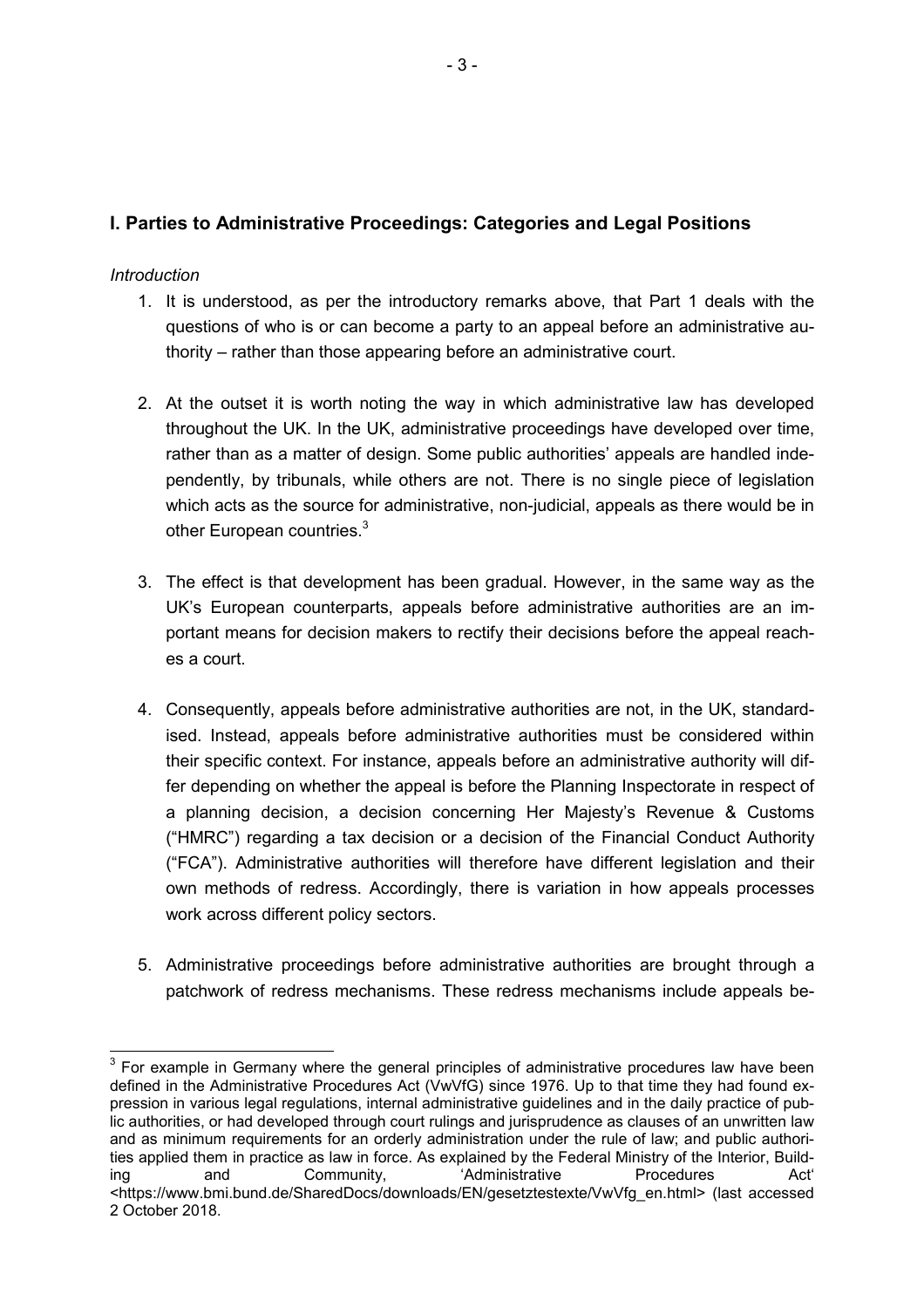fore the administrative authority, statutory inquiries, the ombudsman and different tribunals.

#### *Tribunals*

- 6. It is worth briefly outlining the tribunal system in the UK. The tribunal system is different to other administrative proceedings before an administrative authority, however they are worth mentioning because their purpose is similar in providing a faster, simpler and less formal route than the court's oversight through *"judicial review"*. In that respect, the objectives are markedly similar, although they lie outside the traditional concept of an appeal before the administrative authority itself.
- 7. A tribunal is an independent body set up by statute, the statutory basis will differ depending on the tribunal, to adjudicate disputes arising under that statutory scheme. In the context of tribunals, the rules of standing, including whether third parties or interested parties may join in appealing the decision, are left to the legislation which creates that tribunal. The effect is that the rules of the tribunal, and who may appeal a decision before them, differs between the tribunals. This is reflective of the administrative process in the UK as a whole – it is not a system which is centralised with common rules between all types of appeals. In 2007 the system of tribunals in the UK was reorganised to provide for two levels of tribunals – the First-tier Tribunal and the Upper Tribunal.<sup>4</sup> Tribunal decisions can be appealed by either party to a higher tribunal or to the courts, but only on a question of law.

#### *Ombudsmen*

- 8. Ombudsmen are a further means of redress before review by the courts, and after administrative authority appeals, which are available in certain circumstances. There is now an Ombudsman in important areas such as: Pensions, Financial Services, Energy Supply, Estate Agents, Prisons and Probation, and Legal Services.
- 9. This includes the Parliamentary Commissioner for Administration ("PCA"). The PCA is empowered to investigate complaints relating to any action, which is taken by or on behalf of a government department or authority to which the Act applies, where the action taken is in the exercise of administrative functions of that department or authority.<sup>5</sup>

#### *Concluding remarks*

l,

<sup>&</sup>lt;sup>4</sup> Tribunals, Courts and Enforcement Act 2007.

<sup>5</sup> Parliamentary Commissioner Act 1967, ss 4(1), 5(1)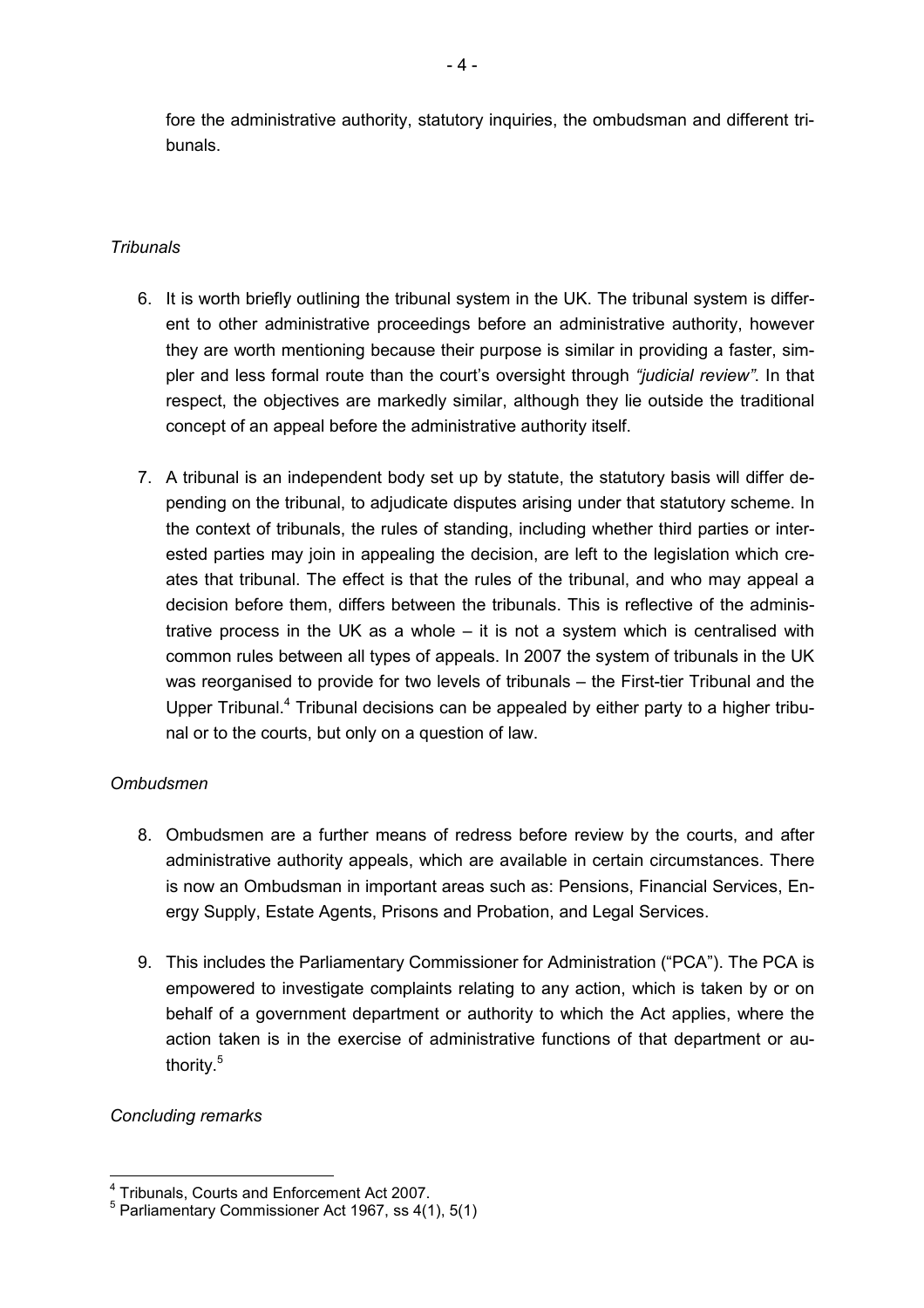- 10. In view of the differing ways in which authorities deal with appeals, the below questions are often answered using examples. Given the patchwork way in which administrative law in the UK has developed and continues to develop in contrast to the centralised legal framework in other European jurisdictions, those examples will not comprehensively represent the differences between appeals across different administrative authorities. Nonetheless, they give an insight into how appeals before administrative authorities operate.
- **1. a) Are the following categories of parties to administrative proceedings for single case decision-making recognized in your legal order:** 
	- **addressees of onerous administrative acts / applicants of beneficial acts,**
	- **other individuals (please differentiate, in its case, further, e.g. between individuals claiming subjective rights, concrete legal interests, factual interests, individuals as members of the general public),**
	- **associations or non-governmental organisations (e.g. environmental, con**sumer,...) (please indicate, in its case, details and/or specific requirements),
	- **other administrative bodies?**
	- 11. In the UK judicial review is a process by which the courts review the lawfulness of a decision or action taken by a public body. Section 31(3) of the Senior Courts Act 1981 means that the court must not grant leave for an application for judicial review unless it considers that the claimant has a sufficient interest in the matter to which the application relates. A prospective party can only bring a judicial review, if they have a sufficient interest in the public body's decision. Section 31(3) provides:

*"No application [claim] for judicial review shall be made unless the leave [permission] of the court has been obtained in accordance with the Rules of Court [Civil Procedure Rules Pt 54]; and the court shall not grant leave [permission] to make such an application [a claim]unless it considers that the applicant [claimant] has a sufficient interest in the matter to which the application [claim] relates."* 

- 12. The test is expressed in terms of interests rather than rights because *"[w]hat modern public law focuses upon are wrongs–that is to say, unlawful acts of public administration. These often, of course, infringe correlative rights, but they do not necessarily do so: hence the test of standing for public law claimants, which is interest-based rather than rights-based"* (*R (on the application of Bancoult) v Secretary of State for Foreign and Commonwealth Affairs* [2007] EWCA Civ 498; [2008] Q.B. 365 at [61] (Sedley LJ)).
- 13. The issue of whether a claimant has sufficient interest in the matter to which the claim relates goes to the court's jurisdiction to entertain the claim for judicial review and is not merely a matter of discretion (*R v Secretary of State for Social Services Ex p. Child Poverty Action Group* [1990] 2 Q.B. 540 at 556). The court may also take the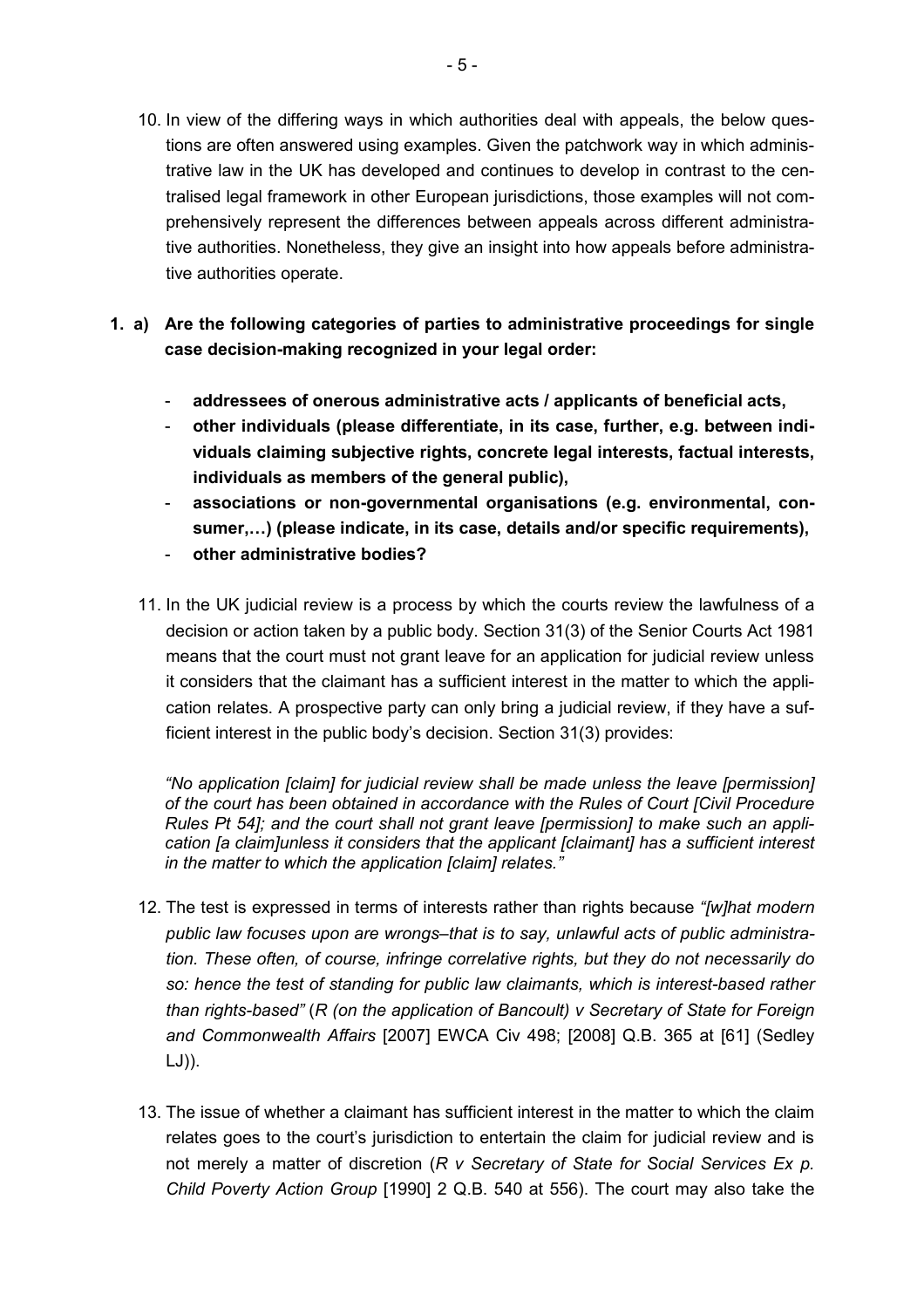standing point of its own motion, even if not raised by the parties. $6$  The interest must be *"in relation to the matter to which the application relates"*.

- 14. This approach is reflected in appeals before administrative authorities.
- 15. Two categories of appellants are referred to in the above. The first, are those who are in receipt of a beneficial administrative act and the second are those who addressees of onerous administrative acts i.e. in this context the question is whether the disadvantages to the individual are out of proportion to the legal purpose of the decision. In both cases, these are the individuals who have a demonstrable interest in an administrative decision and there is no general distinction drawn between the two in the UK.
- 16. Some examples are included below to illustrate the way in which an appellant is defined, and varies, across different administrative decisions:

### *Housing benefit and council tax benefit*

17. A person affected by a decision<sup>7</sup> in relation to housing or council tax benefit may seek a review of a decision by way of a "*revision*".<sup>8</sup> This is where it is maintained that there was ignorance or mistake of fact or *"supersession*" which is where there has been a change of circumstances or it is anticipated that one will occur. $9$  In this context the definition of a claimant is described as follows:

*"A claimant, a person liable to make payments but who is for the time being unable to act, a person appointed for a person unable to act, a person from whom an overpayment is recoverable, a landlord or landlord's agent"*. 10

18. A further right of appeal then lies outside the authority, to the Appeals Tribunal.

## *Housing Act 1996*

l,

19. In the context of housing, where a housing authority have decided to seek an order for possession of a dwelling let under an introductory tenancy, the tenant may request a review of that decision.<sup>11</sup> Similarly demoted tenants may request such a review.<sup>12</sup> Again, the individuals who can request a review is limited in this context.

<sup>6</sup> See, e.g. *R (on the application of Bulger) v Lord Chief Justice* [2001] EWHC Admin 119; [2001] 3 All E.R. 449 at [18].

<sup>7</sup> *"A claimant, a person liable to make payments but who is for the time being unable to act, a person appointed for a person unable to act, a person from whom an overpayment is recoverable, a landlord or landlord's agent*": reg. 3, Housing Benefit and Council Tax Benefit (Decisions and Appeals) Regulation 2001 (S.I.2001/1002) ("2001 Benefit Regs").

 $^8$  2001 Benefit Regs, reg 4.

<sup>9</sup> 2001 Benefit Regs, reg 7.

<sup>10</sup> 2001 Benefit Regs, reg 3.

<sup>11</sup> 2001 Benefit Regs, s. 129.

 $12$  Housing Act 1996, s167(4A)(d).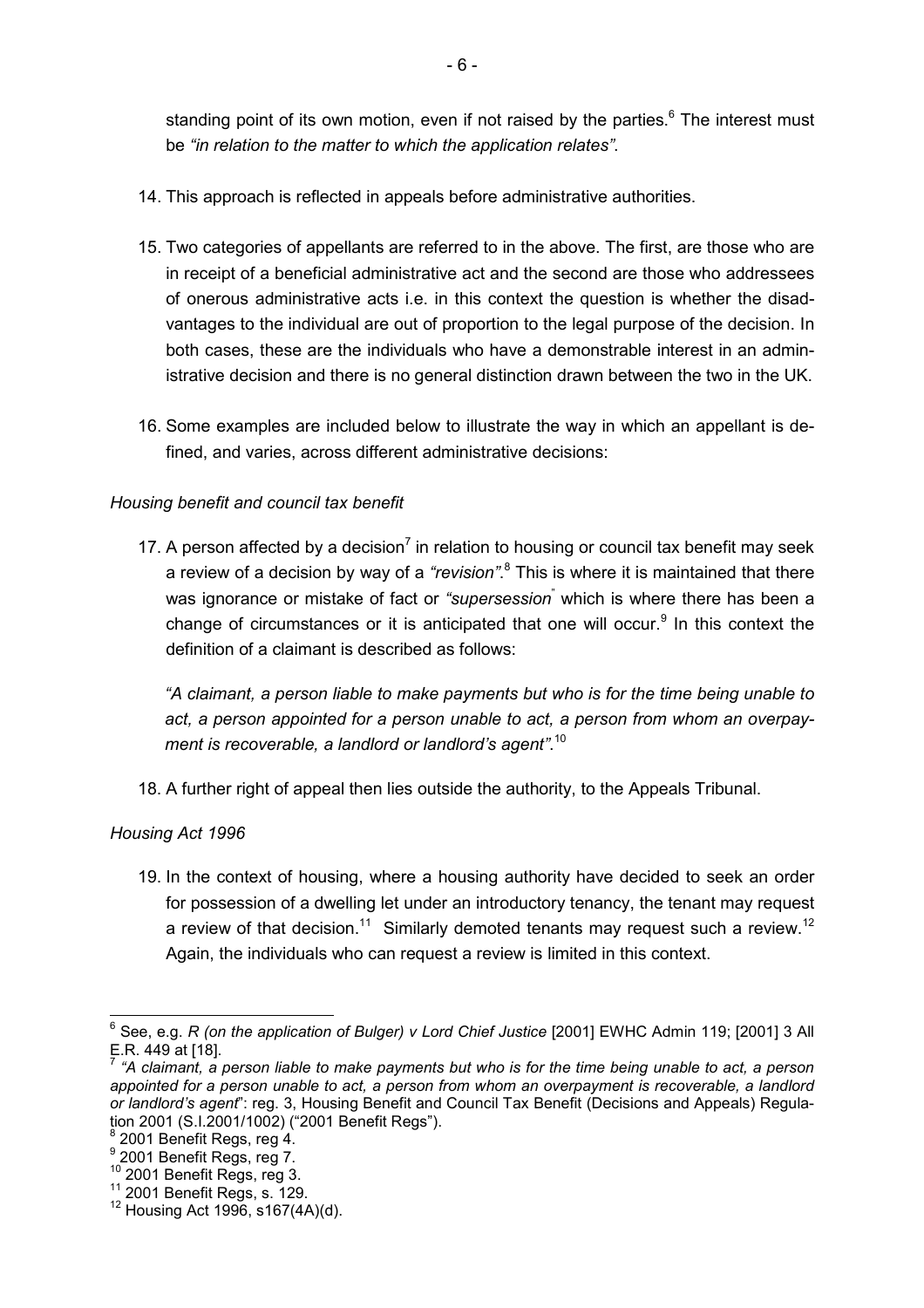#### *School Standards and Framework Act 1998*

- 20. In response to the question of whether other administrative bodies can appeal decisions before administrative authorities it is of note that in the context of the School Standards and Framework Act 1998 the governing body has a right of appeal to the Secretary of State against a suspension of its delegated budget or refusal to revoke the suspension. $13$
- 21. In the context of challenging an admissions decision relating to a child, an authority must make arrangements for an appeal by a parent or a child.<sup>14</sup> This example illustrates the way in which, in the UK, the review or appeals process will differ depending on the specific type of decision that authority makes.

#### *Parking adjudicators*

22. Parking adjudicators determine appeals from owners or persons in charge of vehicles who have made unsuccessful representations to a London authority concerning costs arising out of removal or immobilisation of their vehicles by the authority.<sup>15</sup> It is of note that in this context the category of people who can challenge a decision is phrased in terms of control or ownership in respect of property. Again, the category of individuals who can bring an appeal is specific, and defined, in the context.

#### *Parliamentary Commissioner for Administration (Parliamentary Ombudsman)*

- 23. Parliamentary Commissioner for Administration (Parliamentary Ombudsman) ("PCA2) is empowered to investigate complaints relating to actions taken by or on behalf of a government department or authority to which the Parliamentary Commissioner Act 1967 applies.<sup>16</sup> The PCA is independent of the government and the civil service.
- 24. Section 6(1) of the Parliamentary Commissioner Act 1967 defines who can make a complaint. This is another example of the category of those who can appeal an administrative authority's decision being defined and, consequently, differing. It provides that complaints can be made by an individual or body of persons, whether incorporated or unincorporated. Complains cannot however, be made by local authorities, nationalised industries, or other bodies appointed by a minister or a government department. The complaint must be made by the person aggrieved, or a personal representation. This definition is relevant in answering the question whether associations, non-governmental organisations and other administrative bodies can challenge administrative decisions.

l,

<sup>&</sup>lt;sup>13</sup> School Standards and Framework Act 1998, Sch 15, para 3.

<sup>14</sup> School Standards and Framework Act 1998, s 94(1) and 94(1A).

 $15$  Road Traffic Regulation Act 1984,s 101(4A), (5A) due to be replaced by the Traffic Management Act 2004, s 98 and Sch 12.

<sup>&</sup>lt;sup>16</sup> Parliamentary Commissioner Act 1967, ss4(1), 5(1)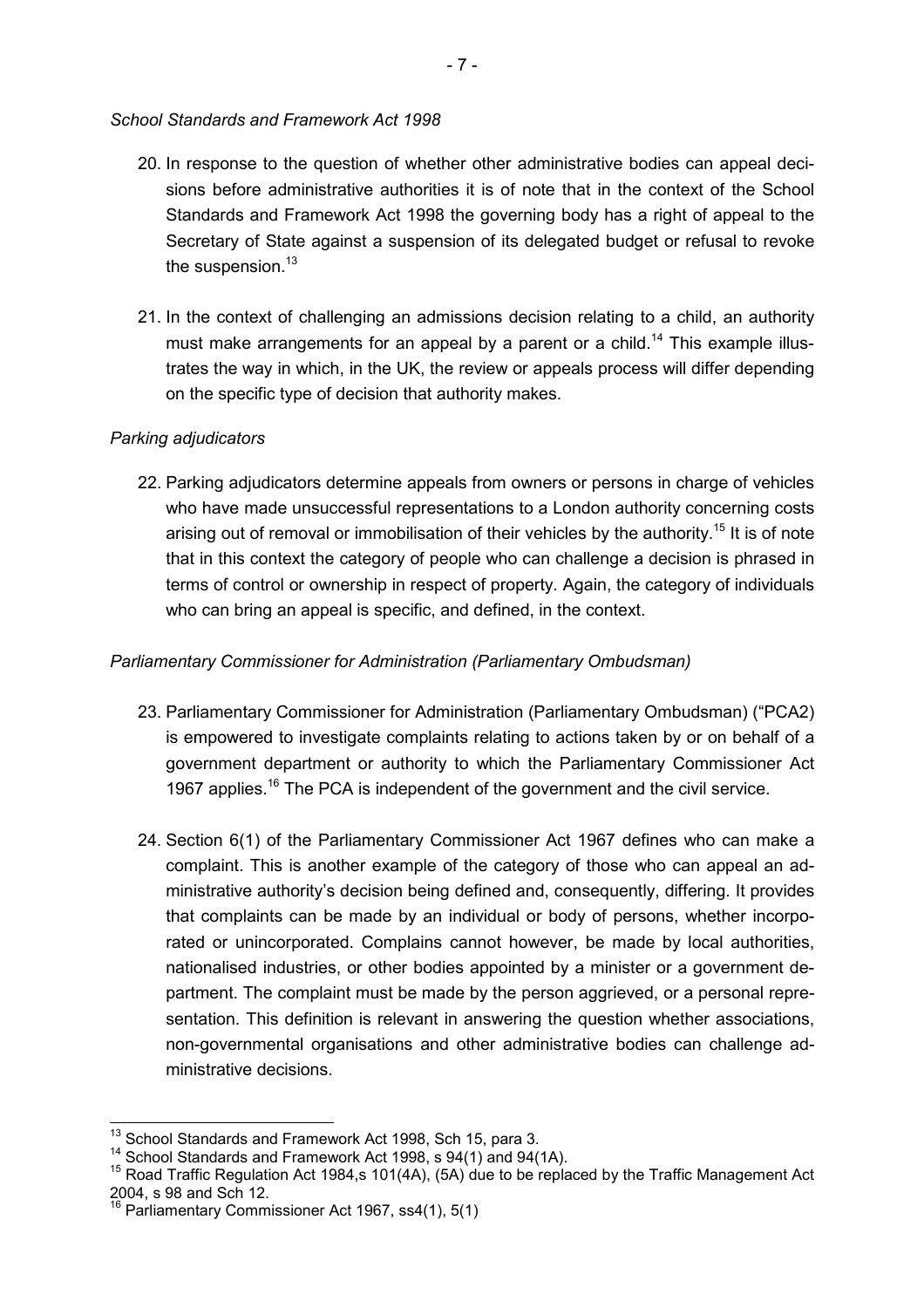#### *Tribunals*

- 25. In the context of tribunals, there is no general concept/definition of the interested party. In the same way as each Act makes clear which decisions have a right of appeal, legislation also makes clear who has the right to appeal. If a third party can appeal against a certain decision this will often be included within the Act which establishes the administrative authority or the jurisdiction of the relevant tribunal. An example of this is Article 62 (4) of the Financial Services and Markets Act 2000 which outlines the right to refer a matter to the tribunal. Interested parties may make an application. Article 62(5) defines an interested party as:
	- *"(a) the applicant;*
	- *(b) the person in respect of whom the application is made ("A"); and*
	- *(c) the person by whom A's services are to be retained, if not the applicant."*
- **b) Are the categories of parties to administrative proceedings defined** 
	- in a general codification (i.e. Code of Administrative Procedure,...),
	- by reference to other codifications (e.g. Code of Court Procedure,...),
	- **by custom(ary law),**
	- **by jurisprudence,**
	- **in another way (please explain)?**

## **(cf. Art. 4 (f) EP-Res.; Art. III-2 (3) and (4), III-25 ReNEUAL)**

- 26. As outlined above, and illustrated by examples, in the UK there is no central codification or statute laying out the categories of parties to administrative proceedings. In the context of judicial administrative proceedings, this differs.
- 27. In administrative appeals before administrative authorities, as exemplified above, the categories of those who can appeal will often be contained in the legislation relating to that administrative authority. An administrative authority may also have produced guidance. However, there is no general codification as there would be in the Administrative Procedures Act (VwVfG) as referred to above.<sup>17</sup>
- **2. a) Do (sectorial) pieces of legislation establish additional categories of parties to administrative proceedings or do such pieces of legislation modify the general categories? In this case, please give examples!** 
	- 28. In short, the answer is yes. In response to question 1(a) above examples have been given of specific legislation.

l

<sup>&</sup>lt;sup>17</sup> Cited at footnote 3.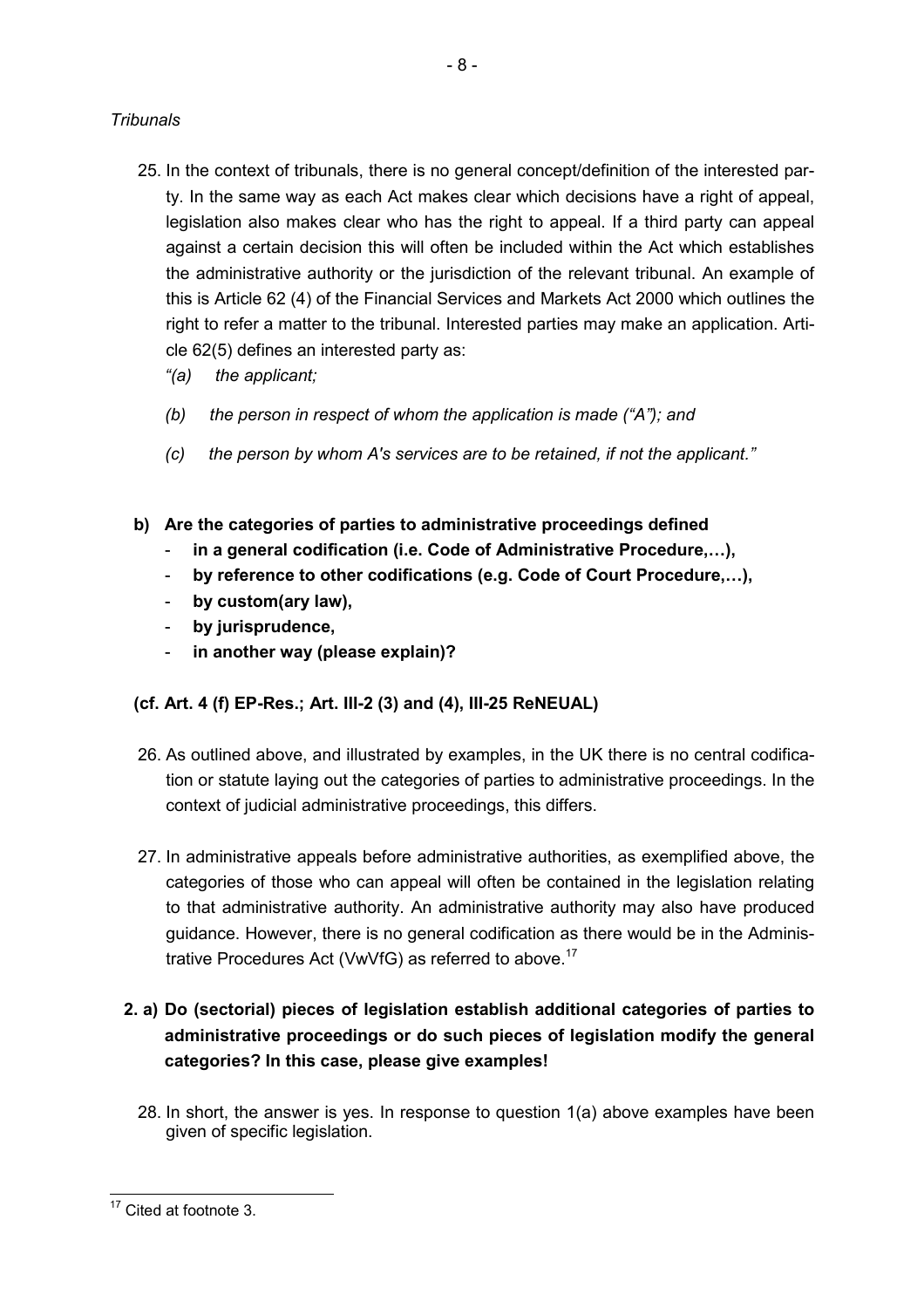### **b) If such additional categories are established and/or such modifications are provided for, what is the rationale of such additions and/or modifications?**

- 29. As outlined above the categories of those who can review or appeal a decision before an administrative authority is not contained in a central piece of legislation in the UK and so those examples which have been given above are indicative of the multistaged and multi-layered way in which appeals before administrative authorities have developed over-time and across different areas of administrative decision-making. They are, therefore, not *"additions and/or modifications"* in the way question 2(b) envisages but rather illustrate how administrative law in the UK has gradually developed.
- **3. As far as the parties are not parties by law (e.g. addressees or applicants), how can the different categories of (potential) parties actually become parties to administrative proceedings?** 
	- **Is a request of the party required?**

l,

- **Is a decision of the administrative authority admitting the party required?**
- **Is the administration obliged to qualify potential parties ex officio?**
- 30. As outlined above, there is no set procedure as to how a potential party becomes a party to administrative proceedings in the UK. Different administrative authorities have different procedures depending on their own appeal process. Those who can appeal a decision will often be specified in the legislation that relates to the administrative authority, those parties would then begin the appeals process before the relevant administrative authority.

## **4. a) Are administrative authorities obliged to identify third parties entitled to participate or potentially interested in administrative proceedings?**

31. There is no general obligation for administrative authorities to identify third parties who may be interested or wish to participate. However, once a party has identified as an interested party, then administrative authorities will keep them in informed. For instance, in the planning appeals context guidance from the Ministry of Housing, Communities & Local Government published in March 2014 states:

*"There are opportunities for interested parties, such as neighbours, to make comments on the majority of types of appeals. The local planning authority will normally advise interested parties of the appeal start date, and the date by which any representations should be made where applicable."<sup>18</sup>*

32. However, there is no general obligation to identify third parties which applies to all administrative proceedings.

<sup>&</sup>lt;sup>18</sup> 'Advice on planning appeals and the award costs', <https://www.gov.uk/guidance/appeals> last accessed 21 September 2018.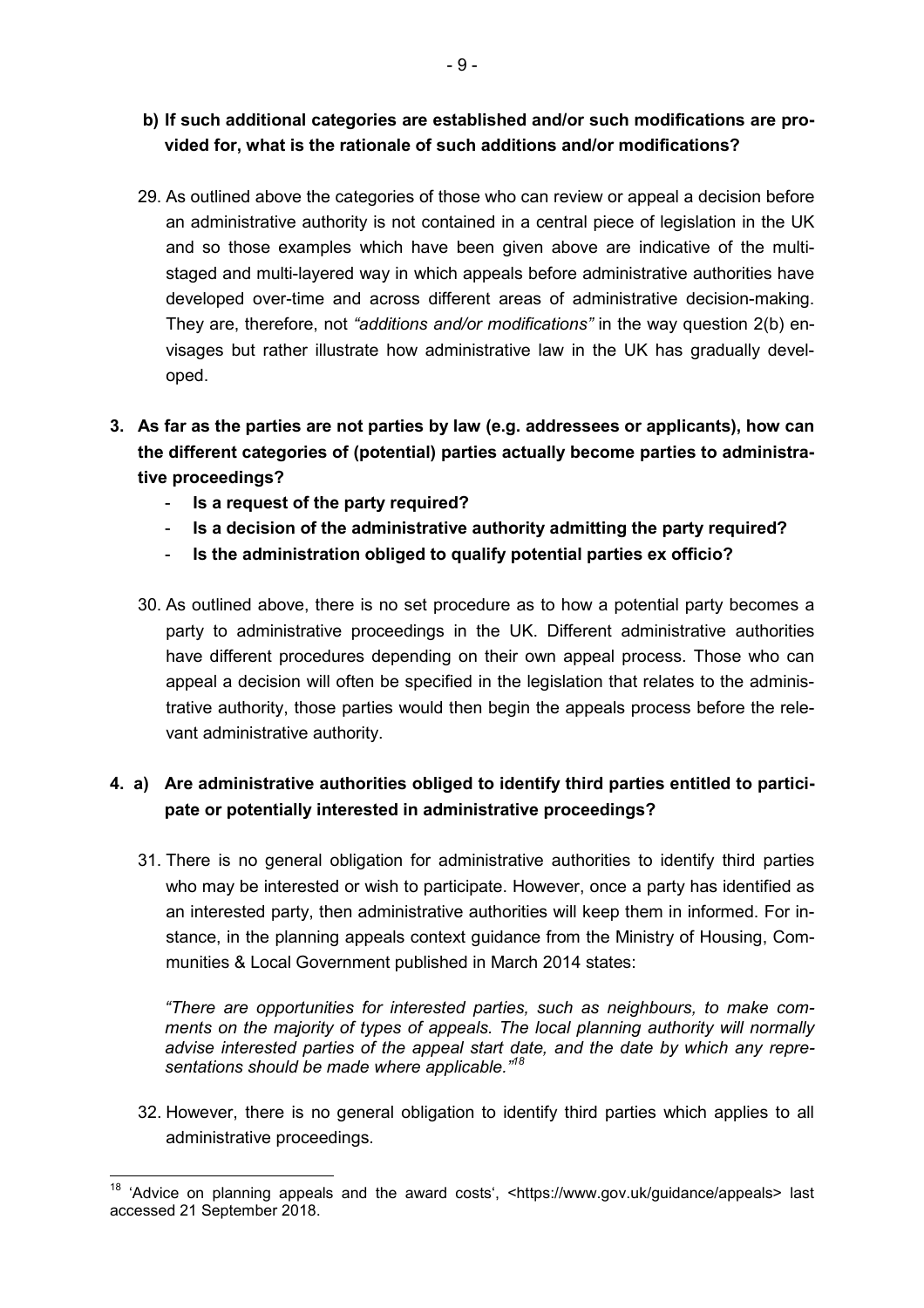- **b) Is the administrative authority obliged to announce the beginning of administrative proceedings to (potential) third parties to enable their participation?**
- 33. There is no general obligation to do so in the UK. However, again using the example above in the planning appeals context guidance from the Ministry of Housing, Communities & Local Government published in March 2014 states:

*"The local planning authority will normally advise interested parties of the appeal start date, and the date by which any representations should be made where applicable."<sup>19</sup>*

34. Similarly, in the context of the Financial Conduct Authority, their Enforcement Guide (2016), section 6.10 states:

*"Publishing notices is important to ensure the transparency of FCA decision-making; it informs the public and helps to maximise the deterrent effect of enforcement action."<sup>20</sup>*

- 35. However, there is no general obligation to do so.
- **c) Are there any consequences, if the (potential) party does not make use of its right to participate in the administrative proceedings? Does your legal order provide for a foreclosure of the exercise of the party's rights (preclusion regulation), particularly with regard to later court proceedings (ability to challenge the final decision, legal standing in this regard)?**
- 36. The position of the courts in the UK is that judicial review should only be used where no adequate alternative, such as a right of appeal, is available. Redress to the courts should be a last resort and an application can be refused on the basis that an alternative remedy is available which the applicant should have first exhausted.
- 37. In a recent decision, *Glencore Energy UK Limited v Commissioners of HMRC* [2017] EWHC 1476 (Admin), the court held that permission to apply for judicial review should be refused as there were other alternative, and adequate, remedies available.
- **5. If individuals / organisations / other public authorities are not admitted as parties to administrative proceedings by the competent authority on their request, what are the legal consequences?**

 $20$  FCA, the Enforcement Guide 2016,

l,

<sup>&</sup>lt;sup>19</sup> 'Advice on planning appeals and the award costs', <https://www.gov.uk/guidance/appeals> last accessed 21 September 2018.

<sup>&</sup>lt;https://www.handbook.fca.org.uk/handbook/document/EG\_Full\_20160321.pdf> last accessed 22 September 2018.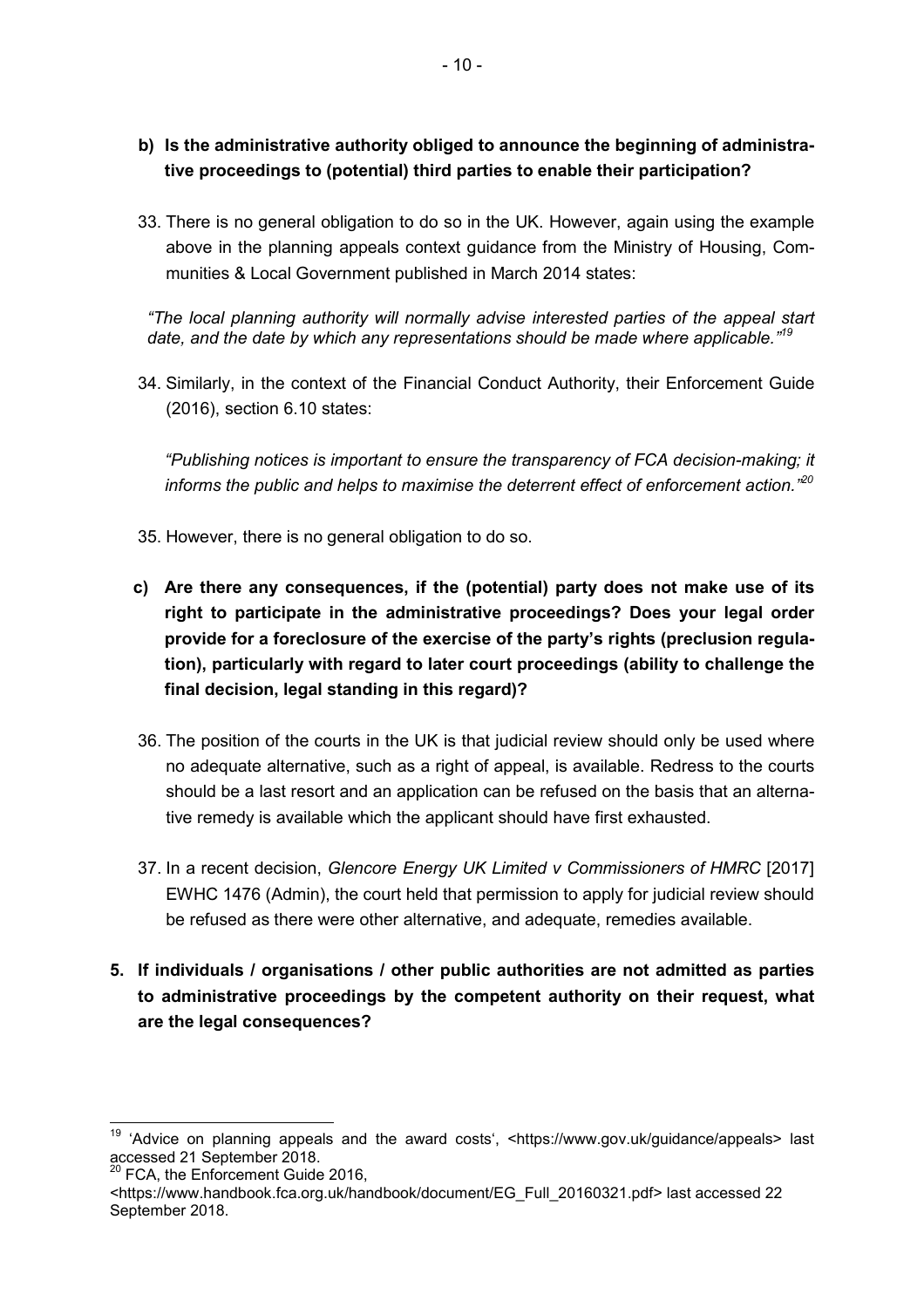- **a) Are they entitled to direct court actions against the administrative decision to not admit them as parties to the administrative proceedings? Are (only) original parties (parties by law) to the administrative proceedings entitled to do so?**
- **b) In contrast, do the parties not admitted to the administrative proceedings have to wait for and then challenge the final administrative decision claiming a procedural defect in not admitting them?**

### **c) Can the competent authority remedy any omission to admit a party?**

- 38. As outlined above the relevant statute will often provide a definition of those who can apply for review or appeal of a decision. If there is no statutory right of appeal for such a party, the party might apply for judicial review to the court. The Supreme Court Act 1981, section 31, states that a claimant must have *"sufficient interest in the matter"*. The party could apply at the point of refusal and would not have to wait for the outcome of the substantive proceedings. The competent authority could remedy such an omission.
- **6. a) Do all categories of parties to administrative proceedings enjoy the same procedural rights:** 
	- **to be heard (orally or in writing),**
	- **to be advised by the competent authority concerning the relevant procedural rights,**
	- **to submit documents,**
	- **to have access to the file, including documents submitted by other parties,**
	- **to call witnesses or to initiate other gathering of evidence,**
	- **to be provided with a copy of the final decision,**
	- **to file a claim in the administrative proceedings?**
	- **b) Or do different categories of parties to the administrative proceedings have different rights? If so, please provide information about the most important differences!**

#### **(cf. Art. 9, 11, 14, 15 EP-Res.; Art. III-15, III-23, III-24 ReNEUAL)**

- 39. As the above highlights, there are no specific procedural rights which apply across all appeals before administrative authorities. The procedural rules will therefore depend on the specific context and the rules which have been set by the administrative authority.
- 40. An example of this is the case of *Mandalia v Secretary of State for the Home Department* [2015] UKSC 59.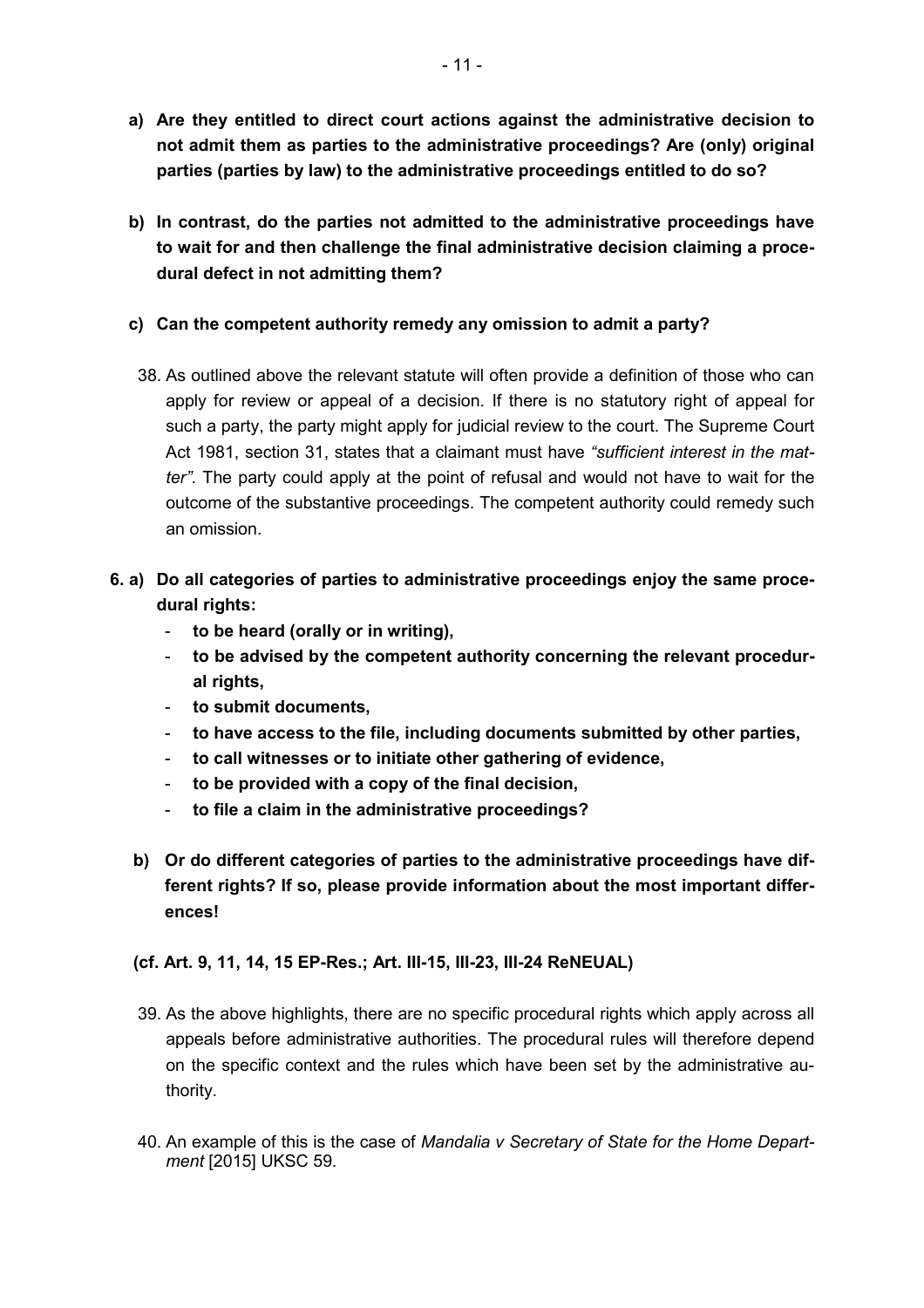- 41. The question before the Supreme Court was whether the Agency had acted unlawfully in refusing the visa extension application without first inviting Mr Mandalia to supply a further bank statement(s) in accordance with the guidance set out to the Agency's instructions to its caseworkers on handling visa applications ("the Process Instruction"). Therefore, according to the Agency's own policy, the applicant ought to have been permitted to submit such information. The Court allowed the appellant's appeal, holding that the failure to extend to the Appellant the benefit of its own policy made its decision unlawful.
- 42. The decision underlines that the exercise of statutory powers can be restricted by government policy. An applicant's right to the determination of an application in accordance with government policy is now generally taken to flow from a principle related to the doctrine of legitimate expectation, but freestanding from it. Individuals have a basic public law right to have their cases considered under whatever policy the executive sees fit to adopt, provided that the policy is a lawful exercise of the discretion conferred by statute.
- **7. Is there a political or academic discussion concerning any kind of reform with regard to the participation rights of third parties to administrative proceedings in your country? Are there recent legislative proposals concerning the participation rights of third parties to administrative proceedings?**

#### *Scotland – third-parties*

- 43. In Scotland there has been a long-running debate regarding who can appeal against a planning refusal or planning conditions. The cause of debate is that objectors in respect of planning applications do not enjoy a right of appeal.
- 44. Proponents of third party appeals argue that it raises the standard of administrative decision making. Those against third party appeal rights emphasise that such appeals introduce additional expense, delay and uncertainty.
- 45. Third party rights of appeal were considered and consulted on before the enactment of the Planning etc. (Scotland) Act 2006. However, a third party right of appeal was not introduced. This was further replicated in the recent Planning (Scotland) Bill.
- 46. The debate underlines the importance of carefully considering who should be entitled to appeal a decision of an administrative authority.

#### *Standing – judicial review*

47. It is notable that in 2013 the Ministry of Justice released a consultation paper which proposed restrictions upon standing in judicial review proceedings, such that it would be limited to those with a direct interest. $21$  This proposal was not pursued.

 $21$ <sup>21</sup> 'Judicial Review Proposals for further reform' (6 September 2013), <https://consult.justice.gov.uk/digital-communications/judicial-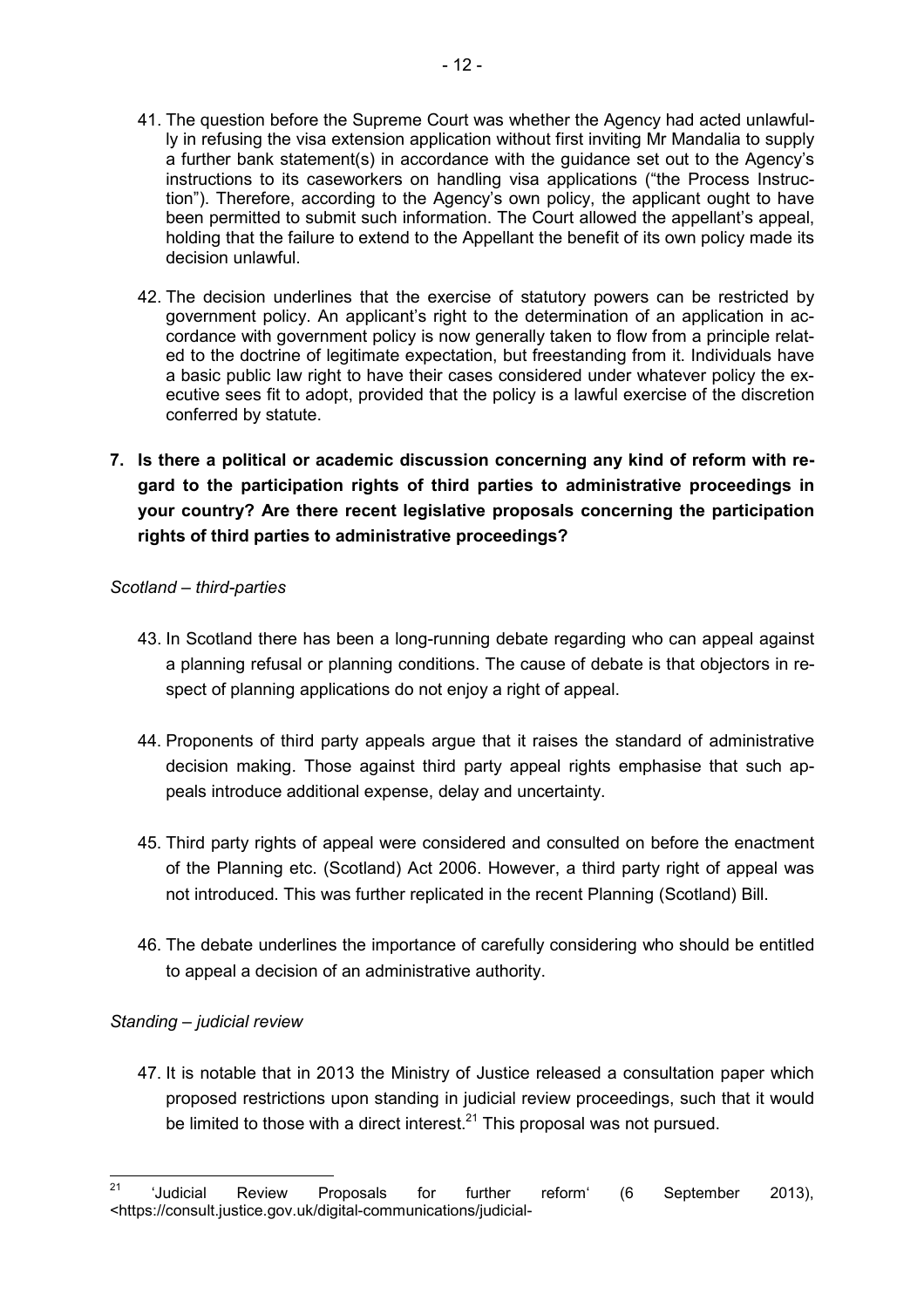#### *Third-party interveners*

- 48. In recent years, UK courts have begun to allow third party interventions applications by public bodies, private individuals or companies, or NGOs to make submissions which raise some issue of public importance. In the UK, the organisation JUSTICE has produced two reports on the issue of third party interventions. $^{22}$
- 49. JUSTICE's 2016 report highlights dissatisfaction with section 87 of the Criminal Justice and Courts Act 2015. $23$  Section 87 reads as follows:

*"(3) A relevant party to the proceedings may not be ordered by the High Court or the Court of Appeal to pay the intervener's costs in connection with the proceedings.* 

*(4) Subsection (3) does not prevent the court making an order if it considers that there are exceptional circumstances that make it appropriate to do so."* 

- 50. JUSTICE's 2016 report argues that this change *"robs the court of the discretion that it normally enjoys by making it mandatory to award costs against an intervener in a number of specified circumstances"*. <sup>24</sup> One of the conditions that indicates that costs are appropriate is where *"the intervener's evidence and representations, taken as a*  whole, have not been of significant assistance to the court<sup>", 25</sup> JUSTICE raises the concern that this provision could have a chilling effect on interventions.<sup>26</sup>
- **8. What is the most important and most recent case law of your court relating to the status of third parties to administrative proceedings and their procedural rights therein? Please identify up to three cases and provide some information about the content and relevance of the judgements!**

*Macris v FCA* [2017] UKSC 19

 $\overline{a}$ 

review/supporting\_documents/Judicialreviewproposalsforfurtherreform.pdf> (last accessed 3 October 2018).

 $22$  One report was produced in 2009 and the latest report was produced in 2016: 'Third party interventions' <https://justice.org.uk/our-work/third-party-interventions/> (last accessed 10 October 2018).

<sup>23</sup> JUSTICE, 'To Assist the Court: Third Party Interventions in the Public Interest' <https://2bquk8cdew6192tsu41lay8t-wpengine.netdna-ssl.com/wp-content/uploads/2016/06/To-Assistthe-Court-Web.pdf> (last accessed 10 October 2018), foreword at pg 1.

<sup>24</sup> JUSTICE, 'To Assist the Court: Third Party Interventions in the Public Interest' <https://2bquk8cdew6192tsu41lay8t-wpengine.netdna-ssl.com/wp-content/uploads/2016/06/To-Assistthe-Court-Web.pdf> (last accessed 10 October 2018), foreword at pg 1.

<sup>&</sup>lt;sup>25</sup> Criminal Justice and Courts Act 2015, s 87(6)(b).<br><sup>26</sup> HISTICE **150** Assist the Court: Third

JUSTICE, 'To Assist the Court: Third Party Interventions in the Public Interest' <https://2bquk8cdew6192tsu41lay8t-wpengine.netdna-ssl.com/wp-content/uploads/2016/06/To-Assistthe-Court-Web.pdf> (last accessed 10 October 2018), foreword at pg 1.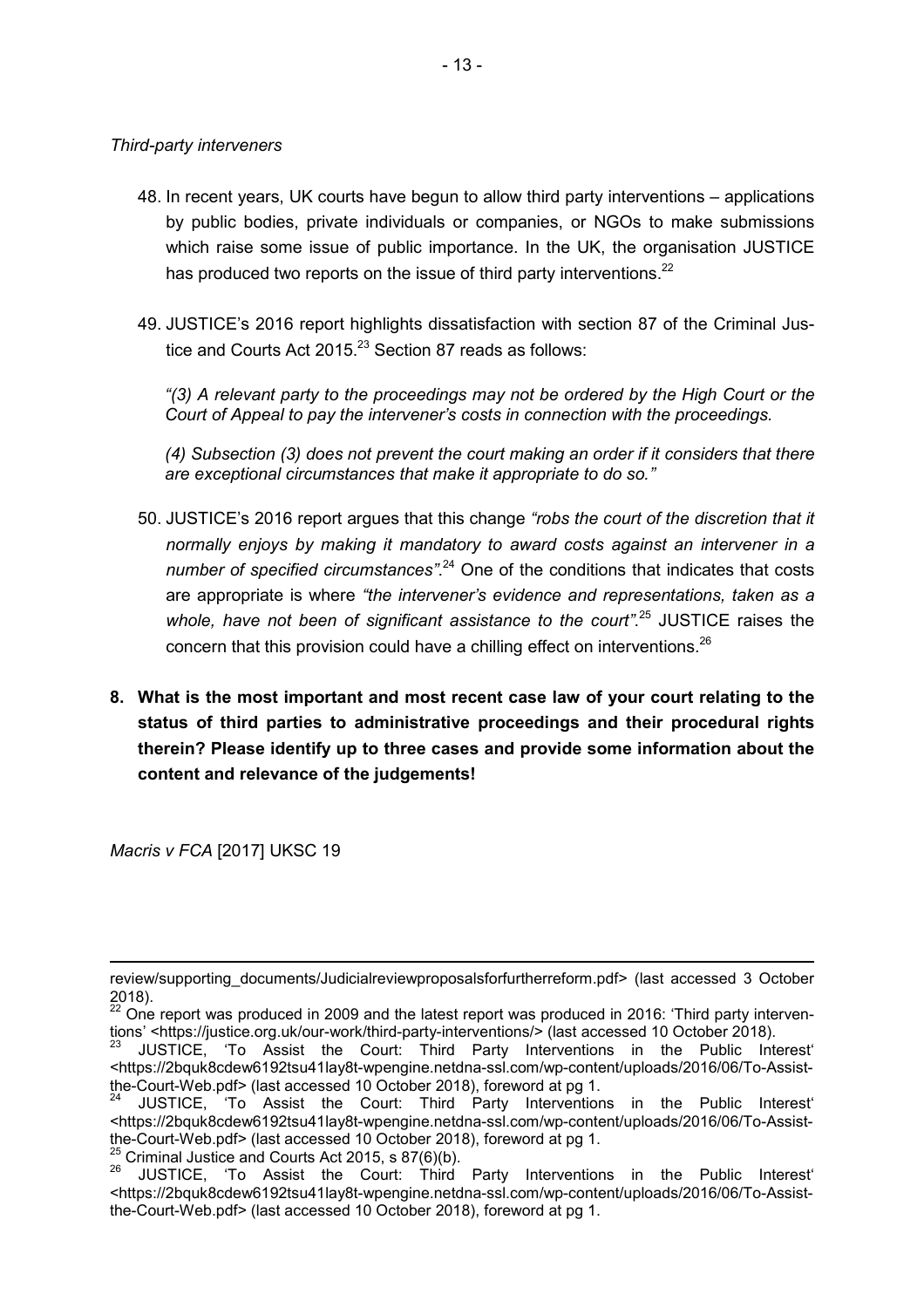- 51. *Macris v FCA* [2017] UKSC 19 is a recent decision of the Supreme Court. The decision highlights the importance of defining who is identified by a decision and therefore who is entitled to certain procedural safeguards.
- 52. The Financial Conduct Authority appealed against a Court of Appeal decision that notices which it had served on a bank had *"identified"* the bank's International Chief Investment Officer, the respondent, as provided for by section 393 (1)(a) Financial Services and Markets Act 2000 ("the 2000 Act"). This appeal turned on the meaning of *"identifies"*.
- 53. In *Macris v FCA* Mr Macris's complaint was that without giving him a chance to make representations in his own defence, the Financial Conduct Authority published a notice imposing a penalty on his former employer for various irregularities in the conduct of its business, in terms which identify him as the person responsible. The question at issue on this appeal is whether the notices in question did in fact identify him.
- 54. The provisions of the 2000 Act governing the imposition of penalties provide for three successive notices to be given to a person or firm under investigation: (i) a warning notice describing the action which the Authority is provisionally minded to take and inviting representations (section 207); (ii) a decision notice describing the action that it has decided to take after considering any representations and informing the recipient of his right to refer the matter to the Upper Tribunal (Tax and Chancery) (section 208); and (iii) a final notice describing the action that it is taking once the decision notice has become final, ie after it has been reviewed by the Upper Tribunal or the time for applying for such a review has expired (section 390).
- 55. The object of the procedure under section 393 is to enable the third party to make representations to the regulator. Subsection (3) requires a copy notice served on a third party to specify a reasonable period of time within which he may do so. Subsection (4) contains a corresponding provision relating to decision notices. The object here is to enable the third party to take the matter before the Upper Tribunal, as subsection (9) entitles him to do. Mr Macris was not supplied with a copy of the notice served on the Bank or given an opportunity to make representations. As an *"approved person"* he was personally under investigation along with his employer. However, he was not party to the settlement with the Bank, and the investigation of his conduct was still in progress at the time.
- 56. The definition of a third party to proceedings was therefore of central importance in this case.
- 57. Lord Sumption, at paragraph 12 of the judgment, defined the section 393 obligation as follows: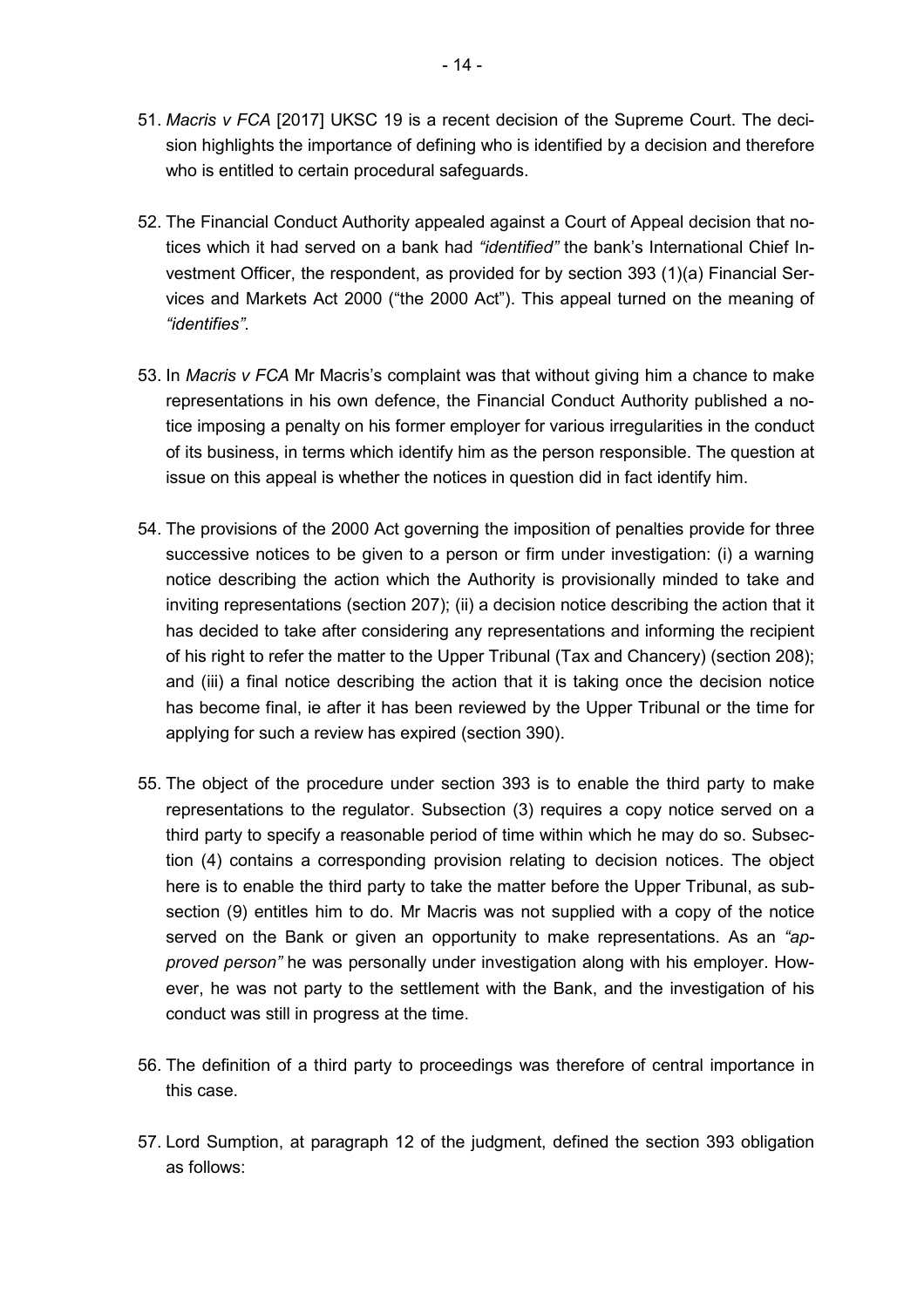*"The starting point is that section 393 covers the same ground as the general obligation imposed by public law to give those affected sufficient notice to enable them to make representations to protect their legitimate interests. But it does so in a more limited way. So far as it concerns notice of potential criticisms, the section defines what fairness requires in the context of warning and decision notices issued by the Authority."* 

- 58. Lord Sumption of the Supreme Court, for the majority, held that a person is identified in a notice under section 393 *"if he is identified by name or by a synonym for him, such as his office or job title"*.
- 59. The case is important in highlighting the way in which specific legislation will often refine the procedural requirements for fairness in a specific context.

## **II. Determination of Facts and Discretionary Powers**

- **1. a) In administrative proceedings, do administrative authorities have a general duty to carefully and impartially investigate the facts of the case ex officio in your jurisdiction (principle of investigation)?** 
	- 60. Administrative authorities must act in accordance with public law principles. In particular, they must act lawfully, rationally and fairly. These principles are relevant when considering if an administrative authority has carefully and impartially investigated the facts. There are fundamental requirements applicable to any public decision in terms of whether the information can be considered relevant, accurate and sufficient to make the decision.
	- 61. The duty of fairness is the overarching answer to the detailed questions asked in Part 2. The principle of the duty of fairness was notably emphasised in in *R v Secretary of State for the Home Department, Ex parte Doody* [1994] 1 AC 531 ("*Doody*") per Lord Mustill at 551:

*"What does fairness require in the present case? My Lords, I think it unnecessary to refer by name or to quote from, any of the often-cited authorities in which the courts have explained what is essentially an intuitive judgment. They are far too well known. From them, I derive that (1) where an Act of Parliament confers an administrative power there is a presumption that it will be exercised in a manner which is fair in all the circumstances. (2) The standards of fairness are not immutable. They may change with the passage of time, both in the general and in their application to decisions of a particular type. (3) The principles of fairness are not to be applied by rote identically in every situation. What fairness demands is dependent on the context of the decision, and this is to be taken into account in all its aspects. (4) An essential feature of the context is the statute which creates the discretion, as regards both its language and the shape of the legal and administrative system within which the decision is taken. (5) Fairness will very often require that a person who may be adversely affected by the decision will have an opportunity to make representations on his own behalf either before the decision is taken with a view to producing a favourable result; or after it is taken, with a view to procuring its modification; or both. (6) Since the per-*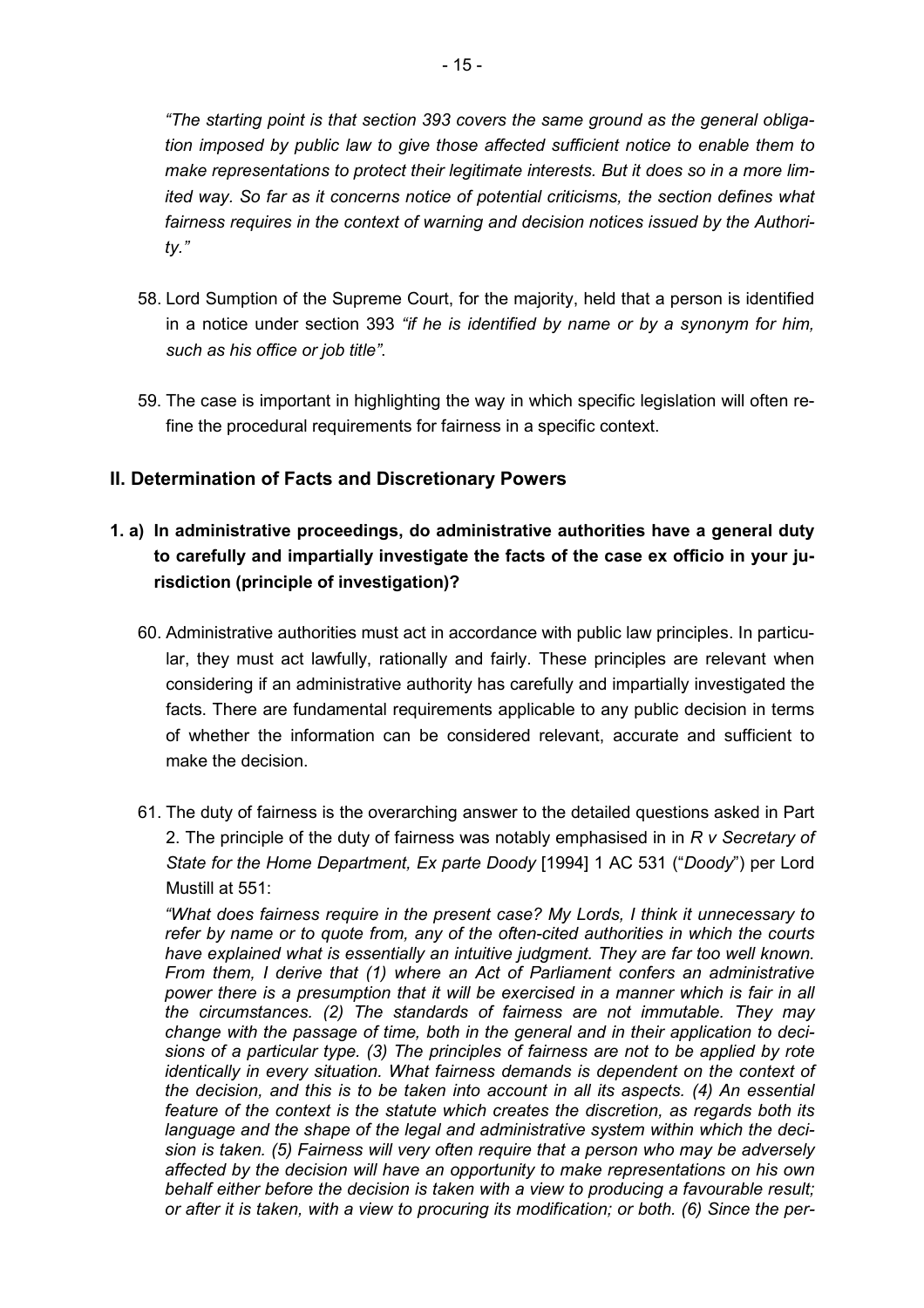*son affected usually cannot make worthwhile representations without knowing what factors may weigh against his interests fairness will very often require that he is informed of the gist of the case which he has to answer."* 

- 62. A duty of candour is also an important tenet of administrative law in the UK whereby the defendant must make full and frank disclosure of material relevant to the decision under challenge. In *R v Lancashire County Council, ex p Huddleston* [1986] 2 All ER 941 Sir John Donaldson referred to judicial review as *"a process which falls to be conducted with all the cards face upwards on the table and [where] the vast majority of the cards will start in the [public] authority's hands"*.
- 63. Finally, in respect of independence and impartiality it is of note that in some circumstances, statutory provisions will require that a new review or appeal decision be taken by someone within the authority other than the person who took the original decision complained of. Further, the authority may take into account material not before the original decision-maker and consider any change in facts up to the date of review.<sup>27</sup> An example of this includes under the Housing Act 1996 where review must be carried out by someone who was not involved in the original decision.<sup>28</sup>
- 64. At question 1(a) above under Part 1, some examples were given to illustrate how standing may differ depending on the administrative authority. Looking at some of those examples again in this context:

## **b) Are, in contrast, the parties to administrative proceedings generally obliged to present facts or evidence of their own accord (principle of party presentation)?**

65. There is no general obligation on a party to present facts or evidence of their own accord. For instance, in the context of a decision of the Department for Work and Pensions the complainant can send to the office any evidence to support their case.<sup>29</sup>

## **c) Do the rules for determining the facts distinguish between administrative proceedings initiated ex officio or by application?**

- 66. Before administrative authorities there are no set rules for determining facts and there is no general distinction of this kind.
- **d) Do the rules for determining the facts distinguish between facts which are favourable to the individual and others which are unfavourable to him?**

l

<sup>27</sup> Homelessness review under Housing Act 1996, s.202; *Mohamed v Hammersmith & Fulham L.B.C.* 2001] UKHL 57.

<sup>&</sup>lt;sup>3</sup> Introductory Tenants (Review) Regulations 1997 (S.I.1997/72), reg.3(1).

<sup>29</sup> *"You can provide evidence to help the tribunal understand your condition or circumstances so they can make a decision. Evidence can include a letter from a doctor or someone who knows you"*. Available at <https://www.gov.uk/appeal-benefit-decision/after-submit-appeal> last accessed 21 September 2018.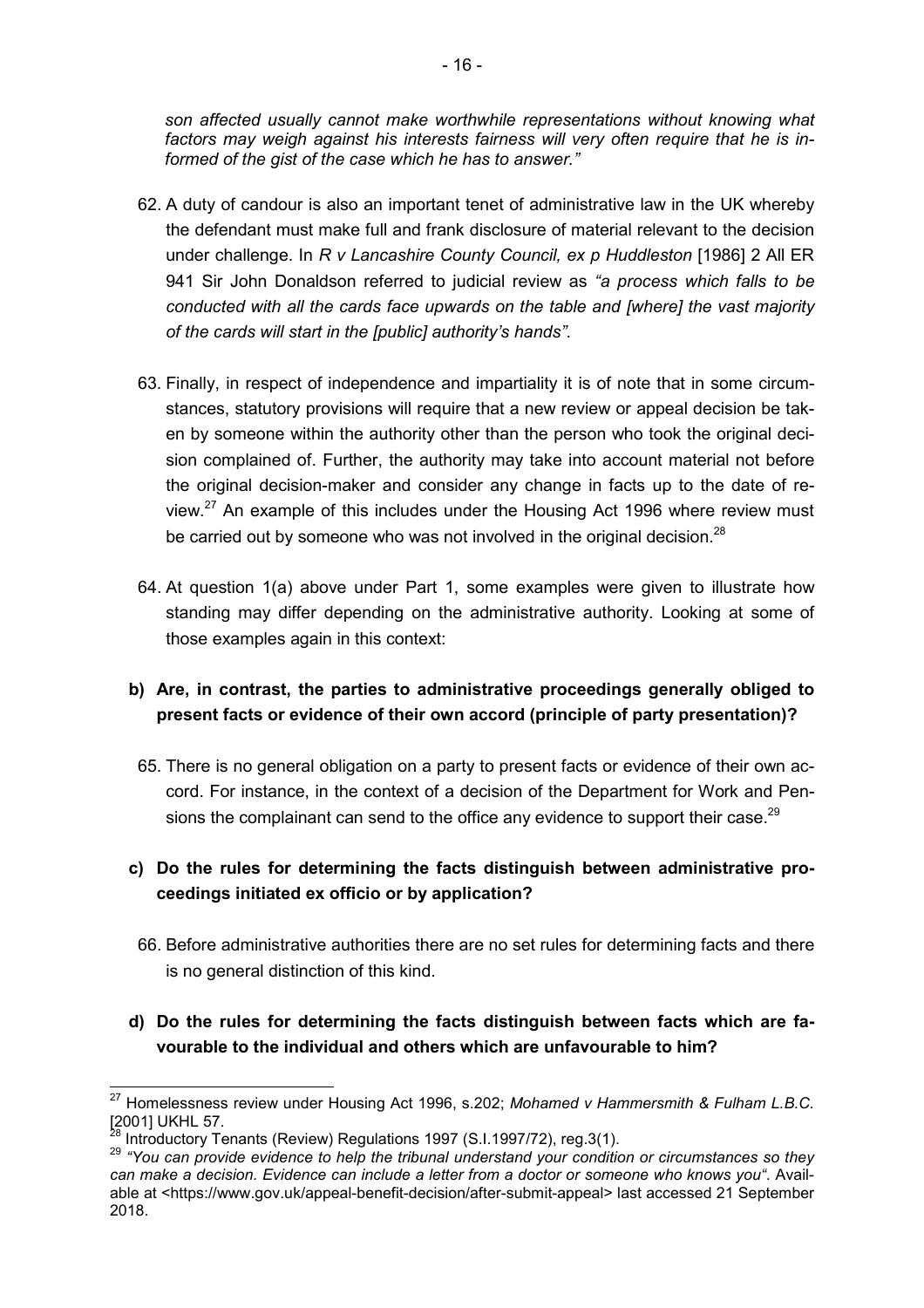- 67. Again, there are no specific and universal rules for determining facts. However, as highlighted above administrative authorities are subject to general public law principles which include that they must act fairly, rationally and lawfully. These principles are relevant when an administrative authority is considering whether facts should be disclosed which might be favourable or unfavourable. The duty of candour also means that parties cannot simply present the facts which are favourable to them if to do so would be misleading.
- **e) Do different models of fact finding in administrative proceedings exist in your country with regard to different subject matters (e.g. ex officio administrative orders prohibiting or requiring specified actions of individuals, licensing of private projects on application, administrative sanctions, specific sectors of administrative law,3)?**
- **(cf. Art. 9 EP-Res.; Art. III-10, III-11 ReNEUAL)**
- 68. Again, the way in which an administrative authority approaches fact finding is something which will vary depending on the administrative authority. However, there is no general rule that a different model of fact finding will exist for different subject matters.

## **2. If your jurisdiction provides for the duty of the competent administrative authority to care-fully and impartially investigate the facts of a case:**

- **a) Are the parties to administrative proceedings obliged to cooperate in the investigation (e.g. by providing documents or by answering questions)?**
- **b) What are the consequences, if a party to administrative proceedings does not comply with its duty to cooperate?**
- **c) Are there differences in the duty to cooperate among different categories of parties (applicants, potential addressees of the final decisions, third parties)?**
- **(cf. Art. 10 EP-Res.; Art. III-13, III-14 ReNEUAL)** 
	- 69. As outlined above administrative authorities must act in accordance with public law principles. In particular, they must act lawfully, rationally and fairly. There is no general rule regarding the cooperation of parties at the appeal before the administrative authority stage. This is as reflected by the guidance from the Ministry of Housing, Communities & Local Government published in March 2014 which states that a party may provide documents which it will seek to rely on. The duty of fairness as in *Doody*  applies when considering if an authority has carefully and impartially investigated the facts.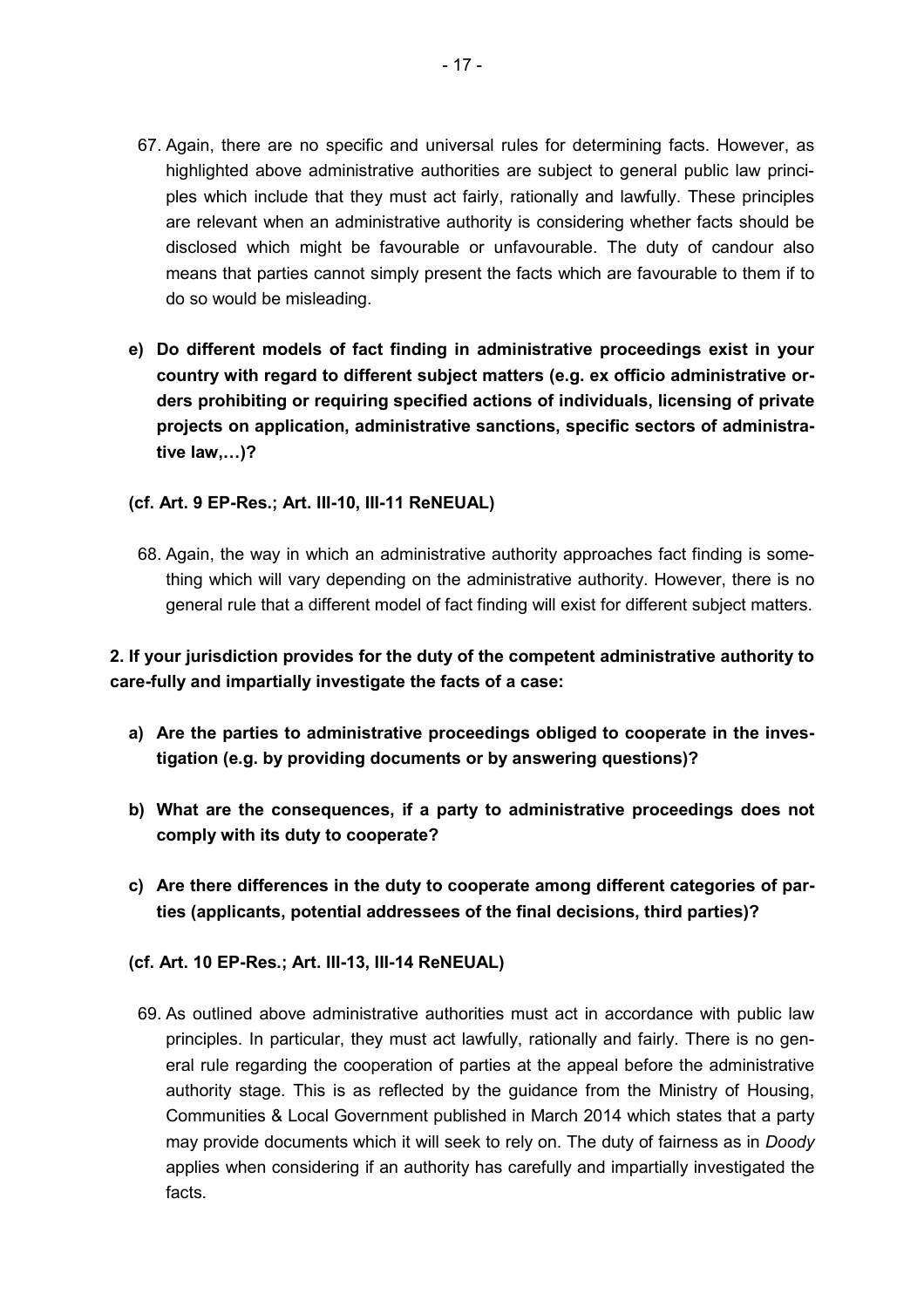- **3. a) In the fact finding process, is the administrative authority in your legal order bound by strict procedural rules (e.g. demanding for a certain organisation) or is this process subject to discretion of the administrative authority?** 
	- 70. As outlined above redress procedures provided by the public body or authority are internal to the public body that made the decision or engaged in the action or practice in the first instance. $30$  This means that there are necessarily some differences in practice and approach, with administrative authorities enjoying a certain degree of discretion. The administrative authorities therefore enjoy a certain degree of discretion, as limited by any specific legislation and circumscribed by the public law principles of general application, referred to above, which the administrative authority must adhere to.
	- 71. Again, the duty of candour is relevant in this context. In *R v Lancashire County Council, ex parte Huddleston* Lord Justice Parker explained that the defendant *"should set out fully what they did and why, so far as is necessary, fully and fairly to meet the challenge"*. *Doody* similarly emphasises that *"fairness will very often require that he is informed of the gist of the case which he has to answer"*.

## **b) Has the administrative authority broad discretion in evaluating the facts found in the administrative proceedings?**

- 72. As outlined above the practice and approach of individual administrative authorities will vary, in this way the administrative authority enjoys discretion. However, ultimately that discretion is tempered by the requirement that the administrative authority satisfy the public law principles outlined above.
- **c) Does your national legal order provide for rules concerning composite investigations, i.e. the collaboration of different administrative authorities (like establishing a responsible officer of one administrative authority) or the collaboration of different officers within one administrative authority, e.g. a hearing officer who may hold hearings with applicants (like asylum seekers) while another officer takes the final decision based on written reports of such a hearing officer?**
- 73. This is not a formalised route in the same way that it exists at a European level. However, nor, at a UK level, is there anything to preclude this.

## **4. a) Does your national legal order provide for specific rules of evidence for the fact finding in administrative proceedings?**

l,

<sup>&</sup>lt;sup>30</sup> Law Commission, Consultation Paper No 187, 'Administrative Redress: Public Bodies and the Citizen' (17 June 2008), para 3.51.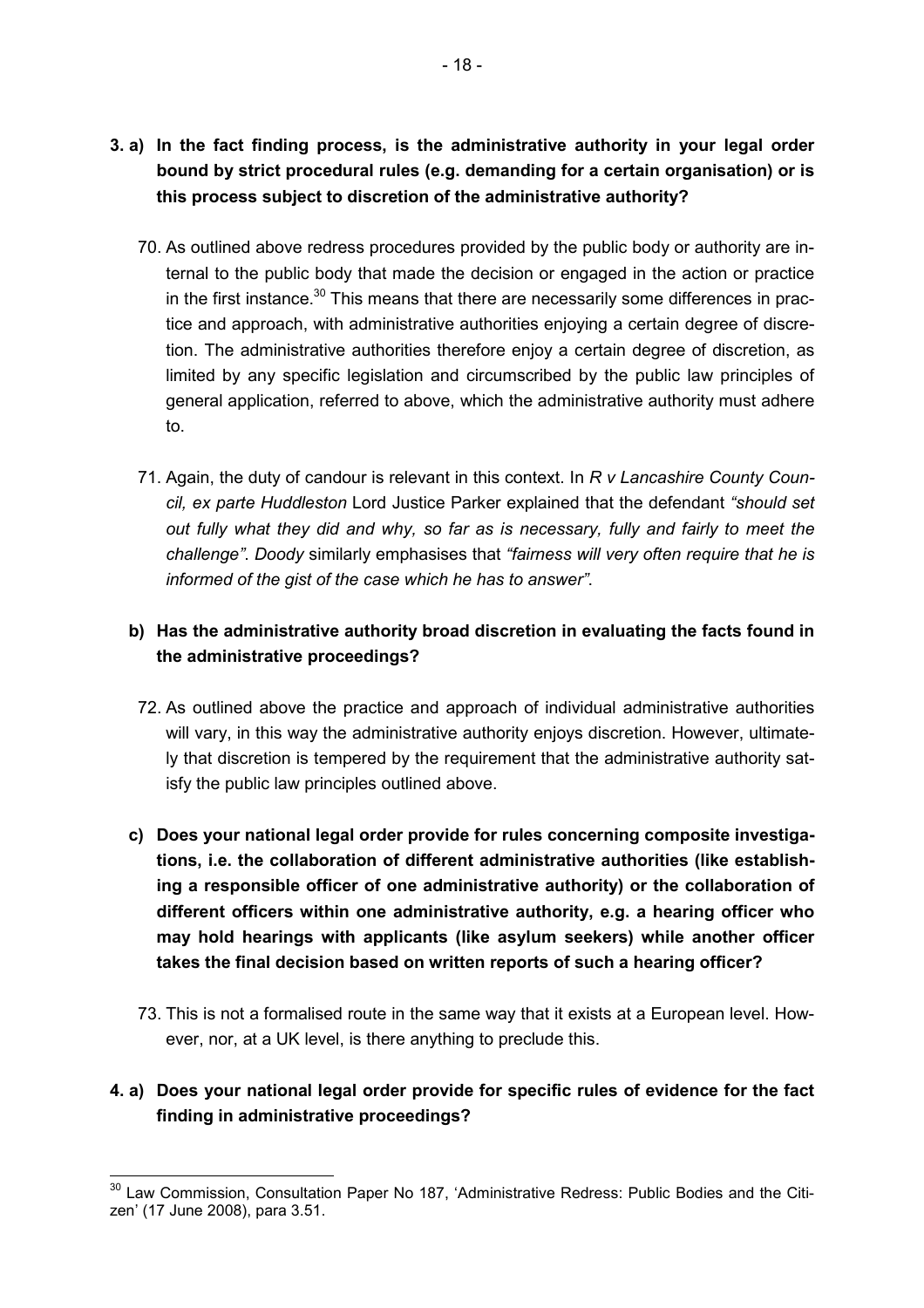- **b) If this is the case, what are the most important principles?**
- **c) If this is not the case, what other (general) rules apply?**
- **d) What is the rationale for the model applied in your jurisdiction?**
- **e) Are there any rules in your national legal order providing for the inadmissibility of certain evidence? If so, please give some details!**

#### **(cf. Art. 9 (2) and (3), Art. 11 EP-Res.; Art. III-10 (2), III-15 ReNEUAL)**

- 74. In short, the answer is no there are no specific rules of evidence for fact finding in administrative proceedings. The administrative authority may have produced guidance outlining its appeals process. If such guidance is available this will be relevant for appellants before the specific administrative authority. However, more generally, as outlined above, an administrative authority must act fairly, rationally and lawfully.
- 75. This is reflective of the way in which administrative law generally has developed in the UK, gradually rather than as a matter of initial and centralised design. This model also has the benefit of allowing the administration discretion and judicial restraint where possible.

## **5. In court proceedings, who is responsible for the presentation and investigation of facts and evidence?**

- **a) The court or the parties?**
- **b) Are there differences between the responsibilities of claimants and defendants or between individuals and administrative authorities?**
- **c) Is the administrative court free in the consideration of evidence or are there certain rules of evidence? In the latter case, please give details!**
- 76. In the UK the parties are responsible for the presentation of facts. In terms of differences, there are no different rules of evidence which apply to each party, however it is the claimant's case to prove and so this is relevant for the presentation of evidence. Judicial review assesses the manner in which a decision was made by the administrative authority and so the scope of the court's assessment should be limited in scope, rather than considering the decision afresh.
- 77. However, the court will control the evidence put before the court. For example, the court may require or permit a party to give oral evidence at the hearing.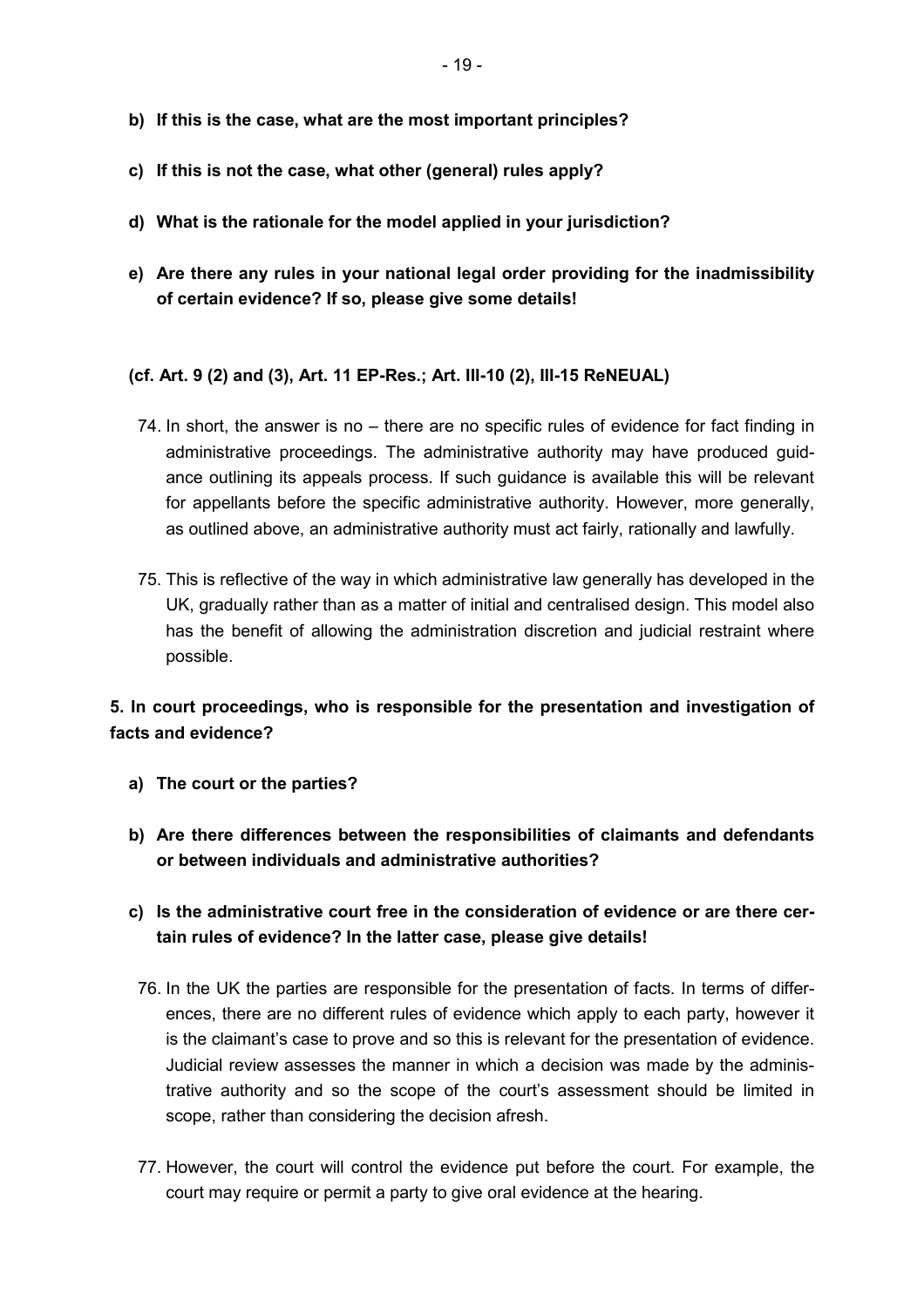- 78. In terms of the evidence each party should provide the rules of disclosure differ in the context of judicial review. The parties are, however, required to help the court further the overriding objective, which is that a case be dealt with justly and at proportionate cost. Further there is a duty of candour with regard to the conduct of the proceedings. Although cases often focus on the duty of candour of the administrative authority, this duty of candour also applies to the claimant as per *R(F) v Head Teacher of Addington High School* [2003] EWHC 228 (Admin); *R (Tshikangu) v Newham London Borough Council* [2001] EWHC Admin 92.
- **6. a) What is the general standard of control applied by administrative courts in regard to the fact finding of the administrative authority? Are there limitations in the scope of judicial control?** 
	- **b) Does your national legal order know standards of (limited) control in regard to complex factual evaluations comparable to the concept of technical discretion applied by the ECJ (see annex to this question below)?**
	- **c) If this is the case, what are typical cases in which such a standard of reduced control is applied?**
	- **d) Are these cases qualified as a specific category of administrative discretion or are they subject to the general principles concerning discretionary powers of administrative authorities?**
	- 79. The jurisdiction of the courts in the UK includes, as referred to above, the judicial review of administrative decisions. In the UK, judicial review is a process by which the courts review the lawfulness of a decision or action taken by a public body. The parties bear the responsibility of presenting their own evidence.
	- 80. Judicial review is best placed to challenge errors of law. The court will also in certain, more limited, circumstances review fact. Examples of this include: (a) where the existence of a set of facts is a condition precedent to the exercise of a power; (b) where there has been a misdirection or mistake as to a material fact; or (c) where the decision is unsupported by substantial evidence.
	- 81. The court exercises a supervisory rather than an appellate function.
- **7. a) In your national legal order, are the procedural standards to be observed by administrative authorities in their fact finding the more stricter the more the administrative authorities are conceded substantive discretionary powers?**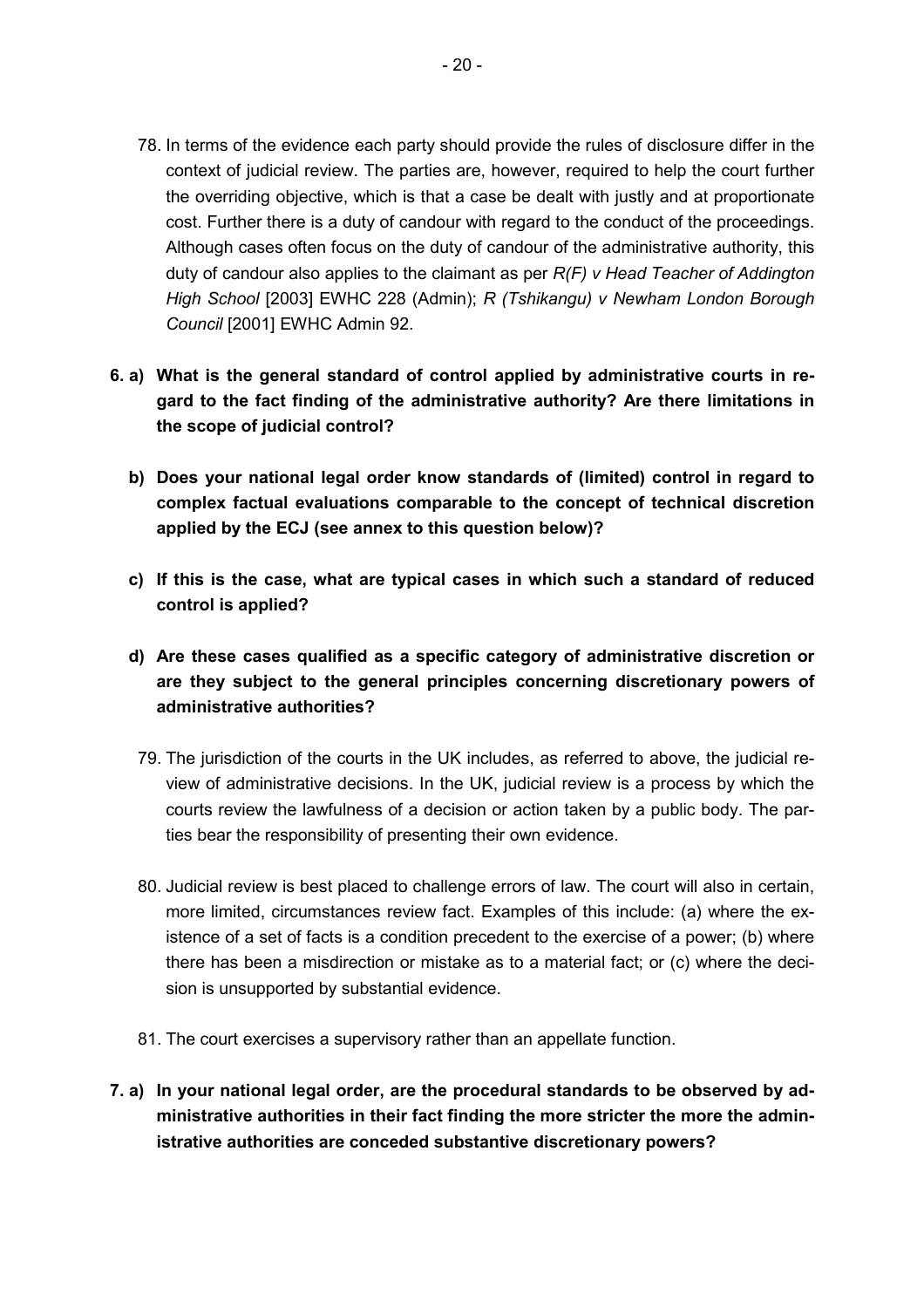- **b) What is, as far as applicable, the rationale of reduced (substantive) controls exercised by the administrative courts?**
- **c) Are administrative courts reluctant to interfere with material decision-making of administrative authorities?**
- **d) Do they prefer to focus on procedural aspects?**
- **e) Does your national legal order know prepositioned or anticipated expert opinions (e.g. in environmental law) to which a superior validity is conceded?**
- **f) As far as the concept of technical discretion applied by the ECJ in regard to administrative decisions (or similar) is applied in your national legal order (cf. II.6.b)), can the reduced standard of control be regarded as a consequence of different institutional capacities of courts and administrative authorities?** 
	- 82. The balance in the UK is based on the principle that the separation of powers confers matters of social and economic policy upon the legislature and the executive, rather than the judiciary. Courts should, therefore, avoid interfering with the exercise of discretion by the legislature or executive when its aim is the pursuit of policy.
	- 83. Courts will not, therefore, make decisions on: whether site A or B is suitable for the location of a new airport;<sup>31</sup> whether the United Kingdom should engage in a programme of nuclear disarmament; $32$  whether there should be investment in a significant nuclear power programme;<sup>33</sup> whether the programme to produce Trident nuclear warheads should be abandoned: $34$  whether there should be further regulation on the environmental effects of crop-spraying: $35$  or whether the British invasion of Iraq in 2003 was justified in international law.<sup>36</sup>
- 84. The aim of judicial review is therefore to exercise a supervisory role rather than to rehear the matter. There is no analogous concept of technical discretion, however the examples illustrate that courts adopt an approach of judicial restraint to the specialised decision making of administrative authorities and the government.
- 85. So far as the concept of technical discretion is concerned, there is no direct comparison within the UK legal system. The outline of technical discretion helpfully provided with this questionnaire illustrates that it is a tiered and structured approach. However

<sup>31</sup> *Essex CC v Ministry of Housing and Local Government* (1967) 66 L.G.R. 23.

<sup>32</sup> *Chandler v DPP* [1964] A.C. 763 at 798.

<sup>&</sup>lt;sup>33</sup> R (on the application of Greenpeace Ltd) v Secretary of State for Trade and Industry [2007] EWHC  $311$  (Admin).

<sup>&</sup>lt;sup>4</sup> R (on the application of Marchiori) v Environment Agency [2002] EWCA Civ 3.

<sup>35</sup> *Secretary of State for Environment, Food and Rural Affairs v Downs* [2009] EWCA Civ 664.

<sup>36</sup> *R (on the application of Gentle) v Prime Minister* [2008] UKHL 20; examples from De Smith's, 'Judicial Review', (8th Ed), at [1-035].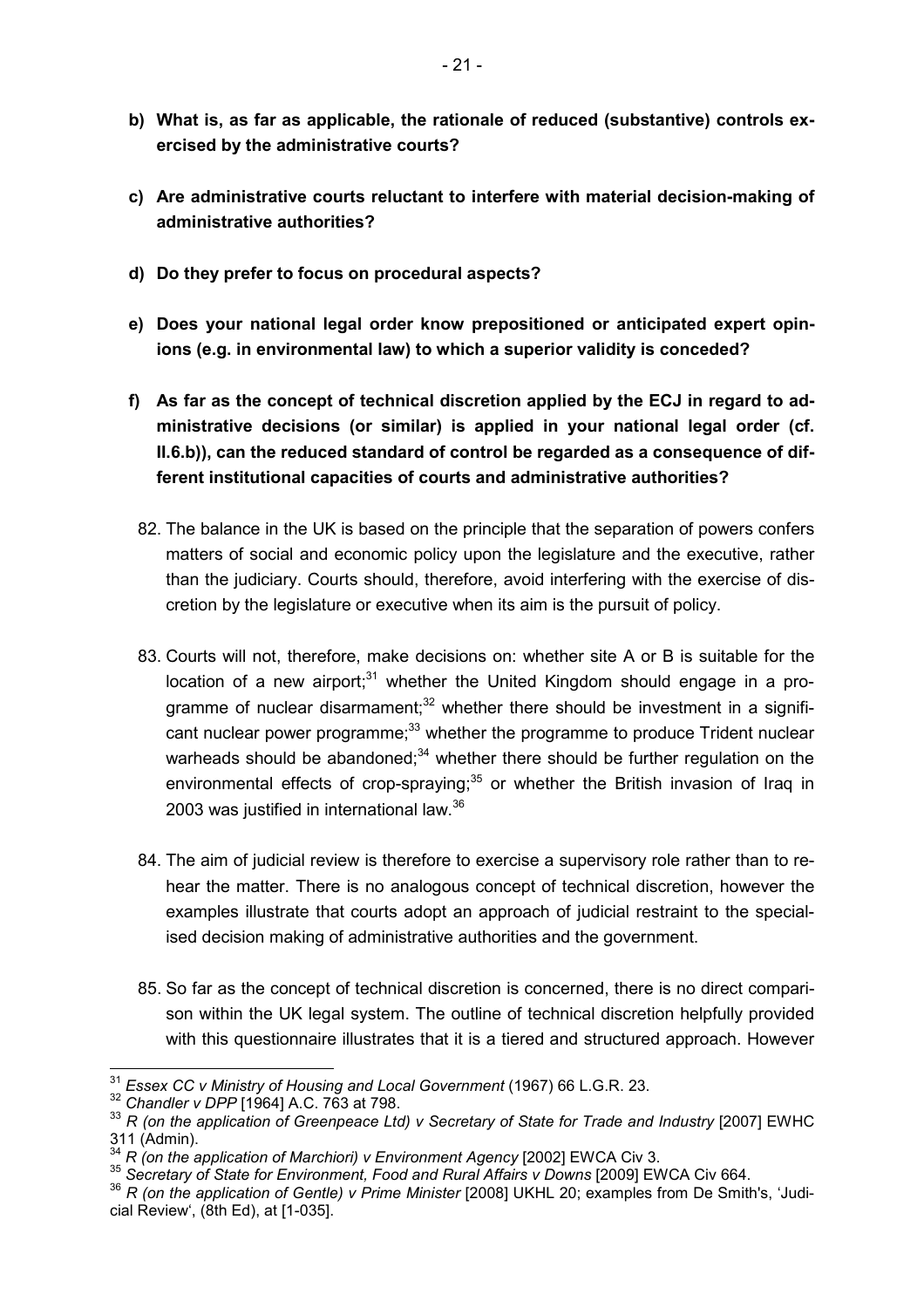- 22 -

as is evidenced through the case law in the UK, there are certain decisions which courts cannot or should not easily engage. The reason for this can broadly be divided into two reasons (i) limitations inherent in the courts' constitutional role and (ii) limitations inherent in the courts' institutional capacity. Falling into the latter category would be decisions which involve matters which are in essence matters of preference for the administrative authority or the executive or matters in relation to which the court lacks expertise. This latter category reflects the technical discretion approach, albeit in a less structured or formalised way. As it was put in one case where the court was wary to intervene, it could involve *"donning the garb of policy maker"*. <sup>37</sup> This is particularly so as has been highlighted previously, the review of fact or reviewing the merits of the underlying decision, is not routinely permitted in judicial review. Consequently, there are matters which are best resolved by the administrative authority or executive who has the specialist knowledge. A recent example of this is the decision of *R (on the application of Mott) v Environment Agency* [2016] EWCA Civ 564 in which Beatson LJ of the Court of Appeal said *"[a] reviewing court should be very slow to conclude that the expert and experienced decision-maker assigned the task by statute has reached a perverse"*.

86. A prime example of this judicial restraint is national security. This has historically been an area of decision-making in which the court has exhibited marked judicial restraint.<sup>38</sup> This is reflected by the comments of Lord Sumption in *R (on the application of Lord Carlile) v Secretary of State for the Home Department* [2014] UKSC 60 in which he said:

> *"There is no challenge to the primary facts. We have absolutely no evidential basis and no expertise with which to substitute our assessment of the risks to national security, public safety and A the rights of others for that of the Foreign Office. We have only the material and the expertise to assess whether the Home Secretary has set about her task rationally, by reference to relevant matters and on the correct legal principle. Beyond that, in a case like this one, we would be substituting our own decision for that of the constitutional decision-maker without any proper ground for rejecting what she had done. All the recent jurisprudence of this court has rejected that as an inappropriate exercise for a Court of review, even where Convention rights are engaged."*

87. Questions of national security can also arise in the context of single-case decision making in the context of civil claims for damages<sup>39</sup> and applications for *habeas corpus*. 40

#### **8. Are there any constitutional provisions and/or principles governing the questions**

#### **a) of the determination of facts of a case by the administration,**

l,

<sup>&</sup>lt;sup>37</sup> *R* (on the application of Legal Remedy UK Ltd) v Secretary of State for Health [2007] EWHC 1252 (Admin).

See further A.Tompkins, "National Security and the Role of the Court: a ChangedLandscape?" (2010) 126 L.Q.R. 543.

<sup>39</sup> *Tariq v Home Office* [2011] UKSC 35.

<sup>40</sup> *Rahmatullah v Secretary of State for Defence and another (JUSTICE intervening)* [2012] UKSC 48.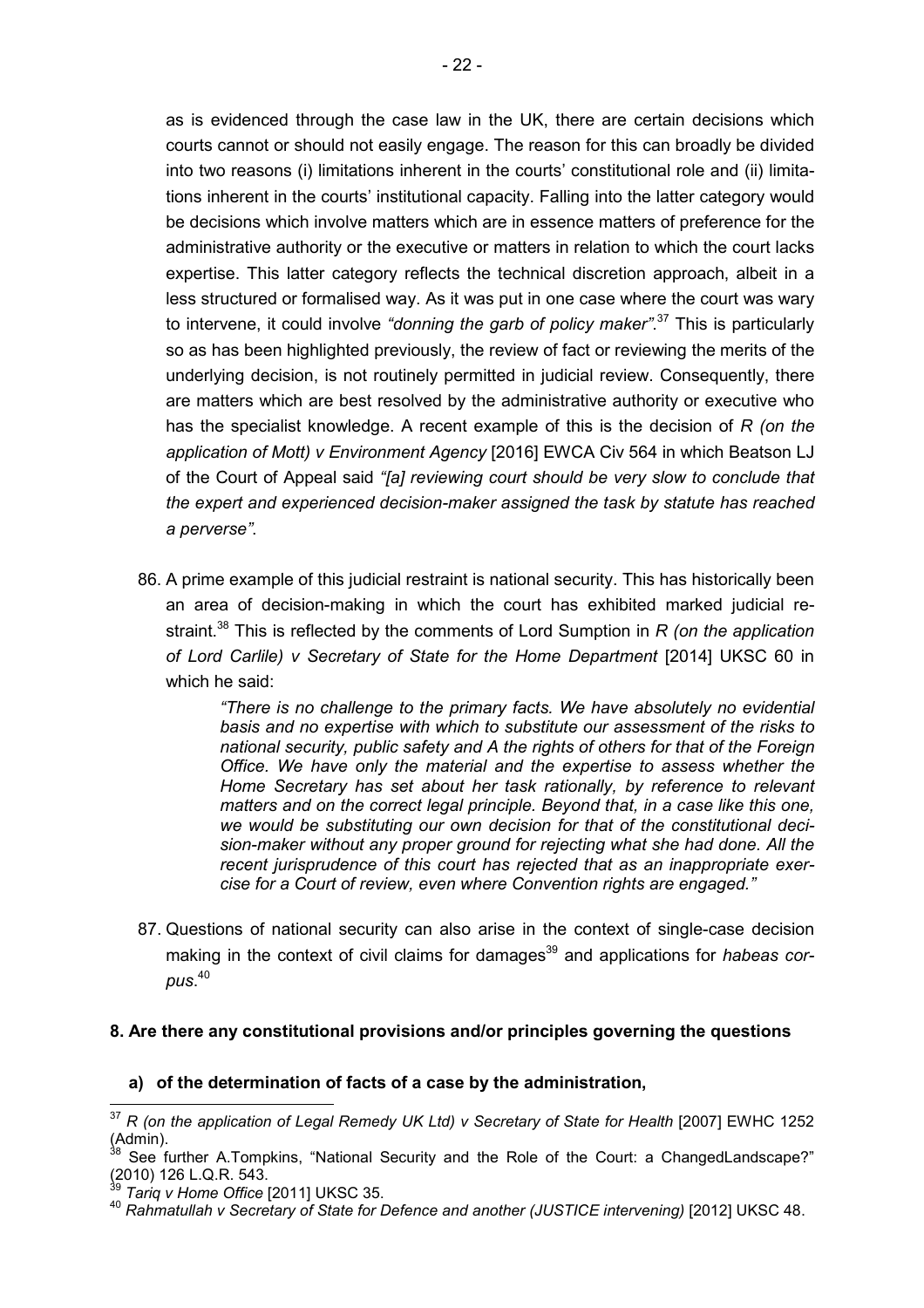- **b) of the possibilities of the administration to enjoy discretion therein and**
- **c) of the standards of control to be applied by the administrative courts (e.g. a constitutional guarantee of effective judicial remedy, a strict duty of administrative bodies to comply with legal requirements)?** 
	- 88. As stated above judicial review has generally been limited to challenging errors of law. However, the distinction between challenging law and challenging fact is not always so clear cut.
- 89. The grounds for judicial review fall under four headings:
	- i. Illegality;
	- ii. Irrationality;
	- iii. Procedural unfairness; and
	- iv. Legitimate expectation.

90. Considering each briefly:

- i. Illegality: This arises when a decision-maker exercises a power wrongly, misdirects itself as to the law or acts *ultra vires* (beyond one's legal power).
- ii. Irrationality: This arises when a decision-maker has acted so unreasonably that no reasonable authority could ever have come to the same decision, this is referred to as 'Wednesbury unreasonableness'. Alternatively, a decision-maker may have taken into account irrelevant matters or failed to consider relevant matters.
- iii. Procedural unfairness: This arises when a decision-maker has not properly observed the relevant statutory procedures or the principles of natural justice in the decision-making process. An example of the latter would be the right of a party to be heard or where the decision-maker has exhibited bias.
- iv. Legitimate expectation: An administrative authority may owe a legitimate expectation as to the way in which it will act arising out of its previous statements or conduct.
- 91. The function of judicial review is therefore not to act as a reassessment.
- **9. Is there a political or academic discussion concerning any kind of reform with regard to the discretionary powers of the administration, especially with regard to the determination of facts, and the corresponding reduced judicial control by administrative courts in your country? Are there recent legislative proposals con-**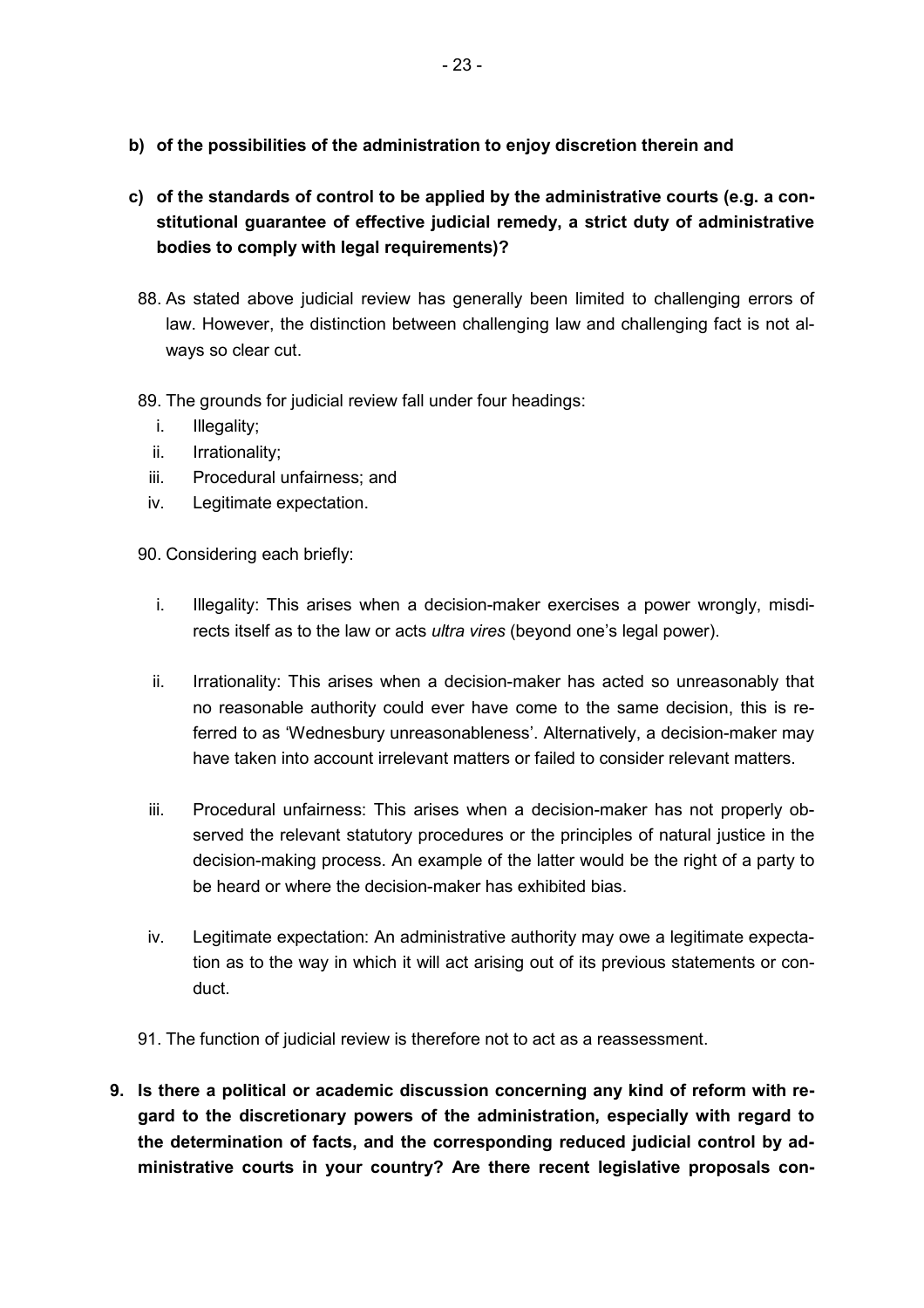#### *British Institute of International and Comparative Law*

**duced judicial control?** 

l,

- 92. The British Institute of International and Comparative Law ("BIICL") highlighted a proposal titled 'The Proposal to Codify Principles of Good Administration in European Institutions: Advancing the Rule of Law'. In November 2012 the Bingham Centre, joined by the Italian Council of State (Consiglio di Stato), hosted a conference which considered the to codify good administrative practice within EU institutions.
- 93. Professor Paul Craig QC considered the general options for codification ranging from codification of general principles to codification of all substantive and procedural principles. The conference then considered international models of codification including in South Africa and European examples of codification. $41$  At the conference Professor Emeritus Carol Harlow of the LSE suggested that codification at the EU level may be a useful way to bring consistency into administrative proceedings that may otherwise be difficult to achieve owing to the varied backgrounds of EU civil servants.
- **10. What is the most important and most recent case law of your court relating to the discretionary powers of the administration, especially with regard to the determination of facts, and the corresponding reduced judicial control by administrative courts? Please identify up to three cases and provide some information about the content and relevance of the judgements!**

*A v Secretary of State for the Home Department; sub nom. X v Secretary of State for the Home Department* [2004] UKHL 56

- 94. In terms of case law which is the most important a case which illustrates some of the central features of UK administrative and public law is *A v Secretary of State for the Home Department* (No.2) [2005] UKHL 71, commonly referred to as the Belmarsh Prison case.
- 95. Following large scale attacks in the United States on 11 September 2001 the United Kingdom Government concluded that there was a public emergency threatening the life of the nation within the meaning of the Convention for the Protection of Human Rights and Fundamental Freedoms. Legislation was passed designating the United Kingdom's proposed derogation from the right to liberty under the Convention, which was scheduled to the Human Rights Act 1998, and temporary emergency powers subject to renewal were enacted.
- 96. The commission, which by rule 44(3) of the Special Immigration Appeals Commission (Procedure) Rules 2003 2was entitled to receive evidence that would not be admissible in a court of law, reviewed the evidence in respect of each applicant and in a number of open and closed judgments dismissed their appeals. In one case it was al-

<sup>&</sup>lt;sup>41</sup> Bingham Centre for the Rule of Law, 'The Proposal to Codify Principles of Good Administration in European Institutions: Advancing the Rule of Law?' <https://binghamcentre.biicl.org/projects/goodadmin> (last accessed 2 October 2018).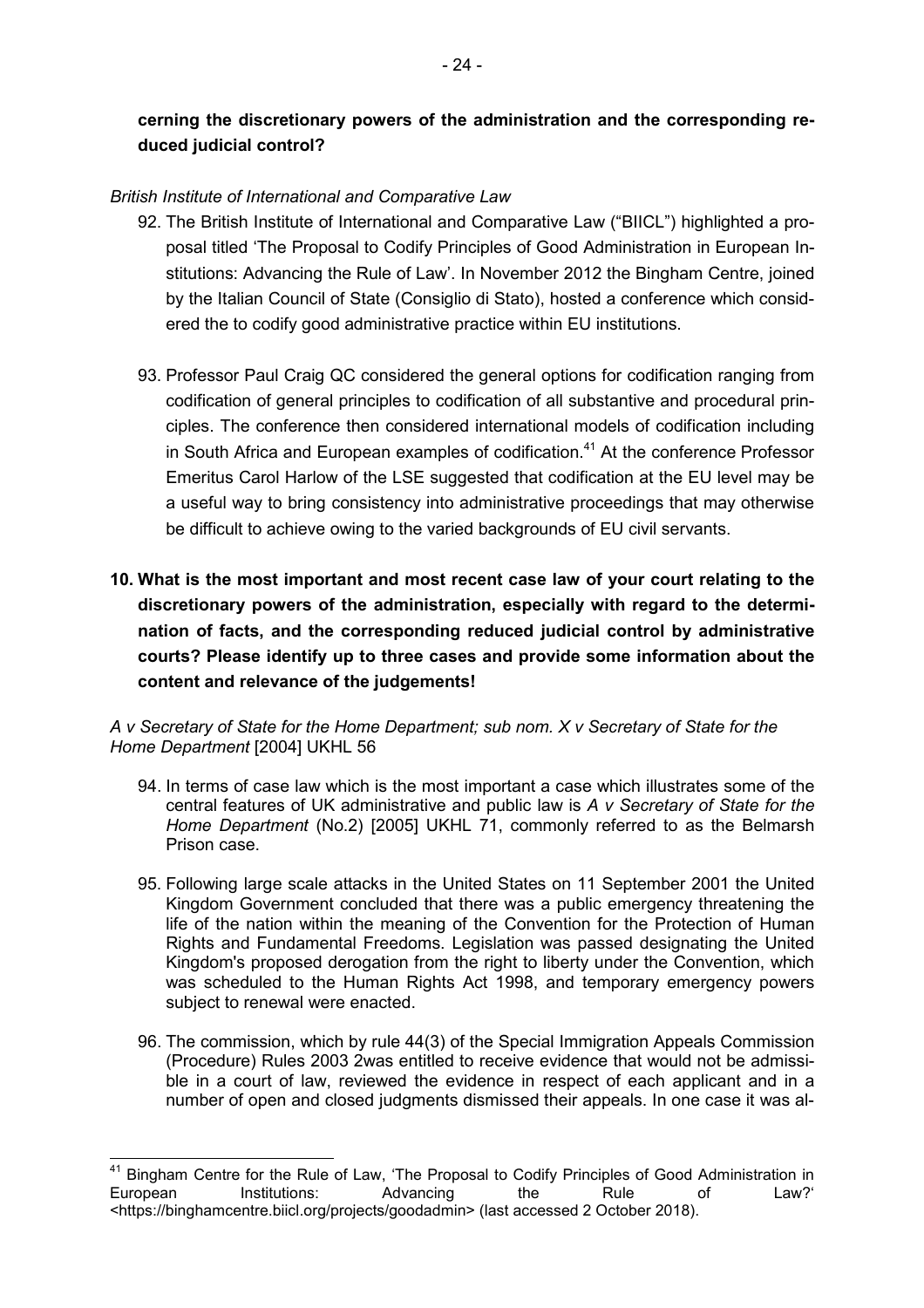leged that the Secretary of State had relied on evidence of a third party obtained through his torture in a foreign state.

- 97. At paragraphs 119 to 127 Lord Hope the House of Lords decided that the Special Immigration Appeals Commission (which had been established in part to determine appeals of those foreign nationals detained on suspicion of involvement in international terrorism) should exclude evidence where it was established on the balance of probabilities that it had been obtained by torture of a third party in a foreign state.
- 98. The House of Lords allowed the appeals and remitted each case to the commission for reconsideration. The court held as follows:

(1) That evidence of a suspect or witness which had been obtained by torture had long been regarded as inherently unreliable, unfair, offensive to ordinary standards of humanity and decency and incompatible with the principles on which courts should administer justice, and that, in consequence, such evidence might not lawfully be admitted against a party to proceedings in a United Kingdom court, irrespective of where, by whom or on whose authority the torture had been inflicted. The court held that the Secretary of State did not act unlawfully in relying on such tainted material when certifying, arresting and detaining a person; but that the commission was established to exercise judicial supervision of his exercise of those powers and was required to assess whether at the time of the hearing before it there were reasonable grounds for his suspicion; that, although it might admit a wide range of material which was inadmissible in judicial proceedings, express statutory words would be required to override the exclusionary rule barring evidence procured by torture. The relevant wording in that case could not be interpreted as authorising the displacement of that rule and that, accordingly, the commission could not admit such evidence.

(2) That, since a detainee had only limited access to material advanced against him in proceedings before the commission, a conventional approach to the burden of proof was inappropriate. The court held that the commission should adopt the test of admissibility laid down in article 15 of the Torture Convention and consider whether it was established by such inquiry as it was practicable to carry out and on a balance of probabilities that the information relied on by the Secretary of State was obtained by torture; that if satisfied that it was so established the commission should decline to admit the material, but that, if they were doubtful, they should admit it, bearing their doubt in mind in evaluating it.

- 99. The case demonstrates the balance between upholding the rights of individuals in the face of national security concerns.
- 100. In terms of the most recent case law to consider these issues, two examples have been given below. These are *Litvinenko, R (On the application of) v Secretary of State for the Home Department* [2014] EWHC 194 and *R (ZS) (Afghanistan) v Secretary of State for the Home Department* [2015] EWCA Civ 1137.

Litvinenko, R (On the application of) v Secretary of State for the Home Department [2014] EWHC 194

101. The case of *Litvinenko, R (On the application of) v Secretary of State for the Home Department* [2014] EWHC 194 is a recent example of the court assessing the rationality of a decision. This was an application for judicial review of the refusal by the Secretary of State for the Home Department to order the setting up of a statutory inquiry into the death of Mr Litvinenko in London in November 2006.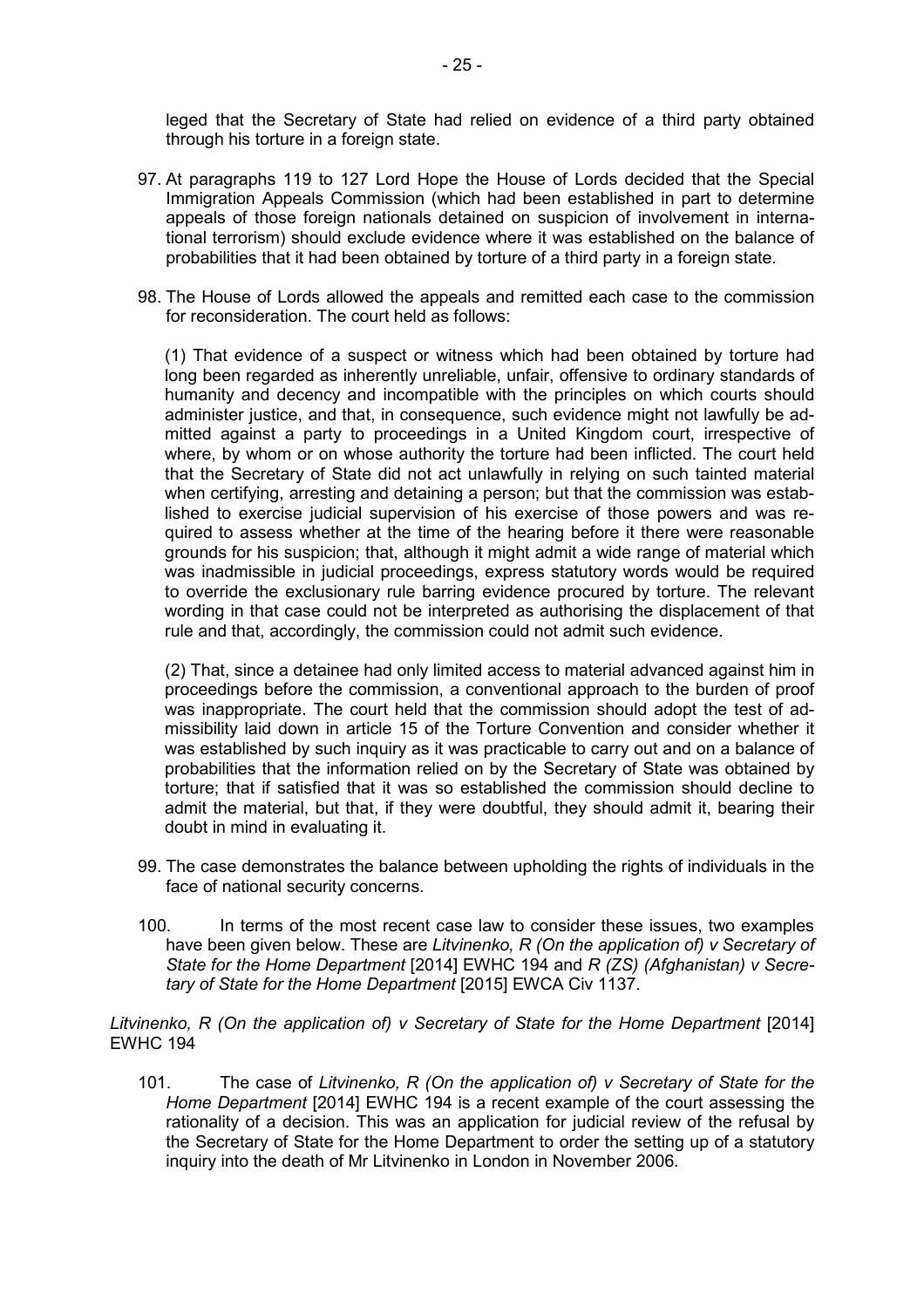102. The judgment illustrates judicial restraint in two respects. The first is the basis for dismissing the decision, at [73]:

*"I have upheld the claimant's challenge to the adequacy or correctness of the first, third and fourth of the reasons given by the Secretary of State for refusing the Coroner's request to set up a statutory inquiry. I have also indicated my concerns about the fifth and sixth reasons though they are of subsidiary importance for the claim. As to the second reason, the Secretary of State was wrong to proceed on the basis that Article 2 was not engaged but I have found that the procedural obligation under Article 2 does not require any investigation beyond that already carried out and that the error was therefore immaterial."* 

- 103. The reasoning of the court illustrates that the court will assess the reason for the decision and the manner in which the decision was made – rather than assessing the merits of the decision itself.
- 104. However, paragraph 76 of the judgment emphasises that it is not the role of the court to substitute its view of the merits for that of the original decision-maker. The judgment held as follows:

*"Accordingly, whilst it will be necessary for the Secretary of State to give fresh consideration to the exercise of her discretion under section 1(1) of the 2005 Act and in so doing to take into account the points made in this judgment, I would stress that the judgment does not of itself mandate any particular outcome."* (Emphasis added.)

- 105. The administrative authority therefore retains control of the decision-making process; however, the court provides a check on the proper exercise of power.
- *R (ZS) (Afghanistan) v Secretary of State for the Home Department* [2015] EWCA Civ 1137
	- 106. Finally, a judgment which illustrates judicial restraint as to facts as regards the original decision-maker is *R (ZS) (Afghanistan) v Secretary of State for the Home Department* [2015] EWCA Civ 1137.
	- 107. The cases highlights at paragraphs 29 and 31 of the judgment the way in which the relevant policy dictates how disagreements as to policy should be addressed.
	- 108. Paragraph 29 says:

*"The policy continues by requiring officials to give considerable weight to findings of age made by local authorities, recognising their expertise in the matter, and says that a local authority assessment "will normally be accepted as decisive" in cases where it is the only source of evidence relating to age."* 

109. Paragraph 31 notes:

*"Part 8 of the guidance deals with conflicting evidence, including cases in which contradictory age assessments have been made by two different local authorities. It advises that the second local authority should be asked to confirm it has considered the findings of the first."* 

110. The administrative authority is therefore in a better position in respect of determining facts.

#### **III. Case Study**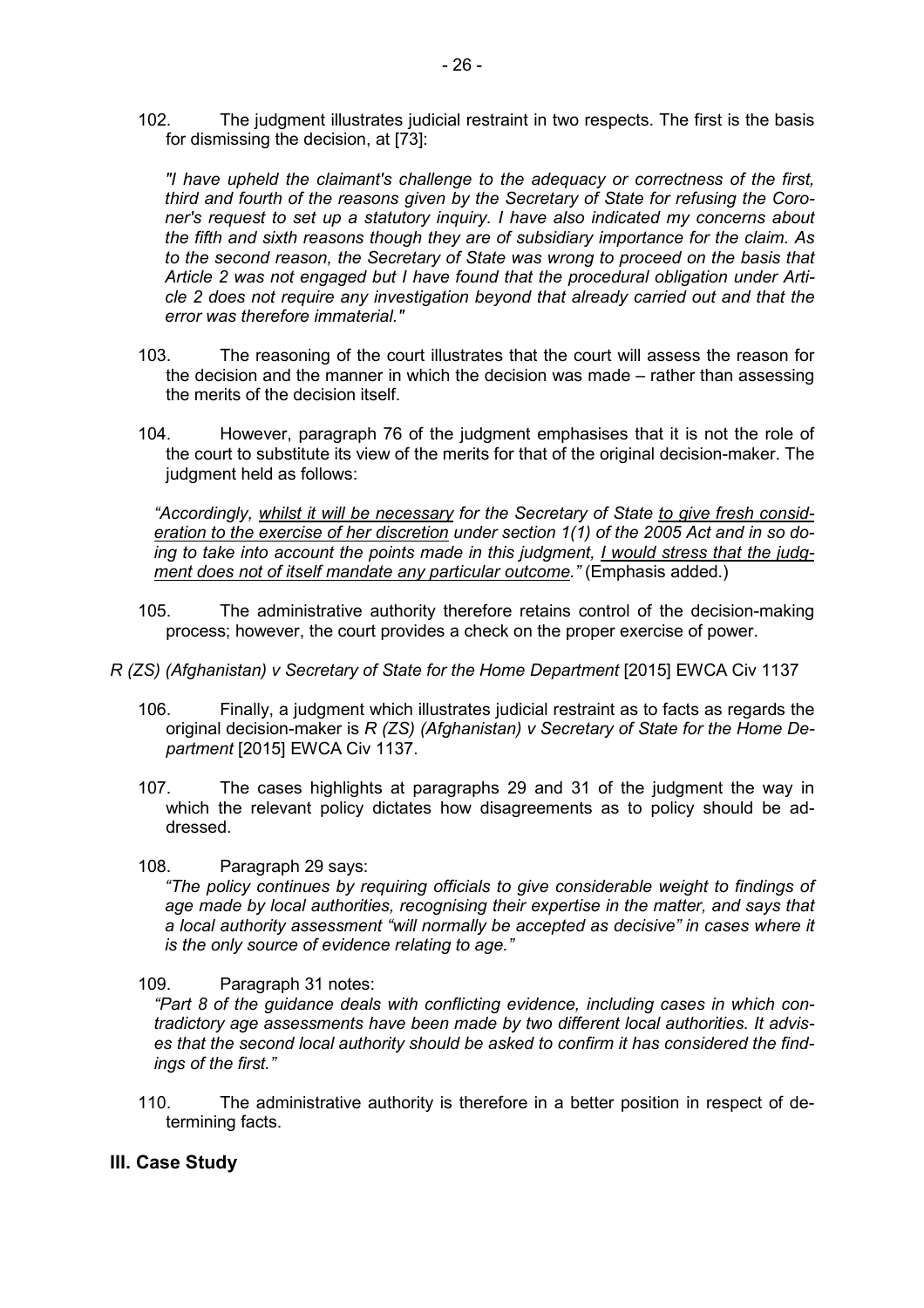Initial Case:

Applicant A applies for a construction permit for the construction of a commercial building at a location on the edge of the built-up area of municipality M.

The competent administrative authority of the district  $(S - a)$  state authority, not a municipal one) invites F, a farmer who owns the neighbouring piece of land, to express himself on A's application in a given time limit. S informs F that he will not be heard after the time limit has expired. F does not react.

S also consults M, which supports the project because it hopes for a better economic development.

O, a nature protection organisation, learns about the project from the local newspaper and asks S to be involved in the proceedings. O remarks that there have been sightings of red kites (*milvus milvus*, a species listed in Annex I of the Bird Protection Directive 2009/147/EC) at the designated location of the project. S does not reply to this, but internally consults the environment protection authority E (also a state authority). E explicates in its statement to the application, mostly relying on an expert opinion handed in by A as part of his application, that a population of red kites does existed in the concerned area, but from its scientific point of view of nature protection the project was scientifically justifiable because the known breeding areas were sufficiently distant from the designated location of the project and O had not brought forward anything concrete.

M changes its mind and decides to draw up a development plan for the area concerned which is supposed to provide for a residential area.

S issues the permit to A after a procedure without (other) defects and sends a copy to F and M, each containing an accurate instruction on the right to appeal to the administrative court within one month

F is against the settlement of commercial companies in his vicinity. He thinks there are already enough commercial companies in the village and moreover he is afraid of facing disadvantages in managing his soil because of increasing traffic.

M, F and P, the president of the local "Association for Preserving the Traditions", who wants to defend the beauty of the homeland and thinks that A's project does not fit into the landscape, all bring actions before the competent administrative court against the permit. M also feels itself impaired in its exclusive municipal planning competence.

O learns only five months later, again from the local newspaper, that A received the permit and immediately refers to the competent administrative court. O argues that it should have been involved in the administrative proceedings. O points out that the risk for the red kite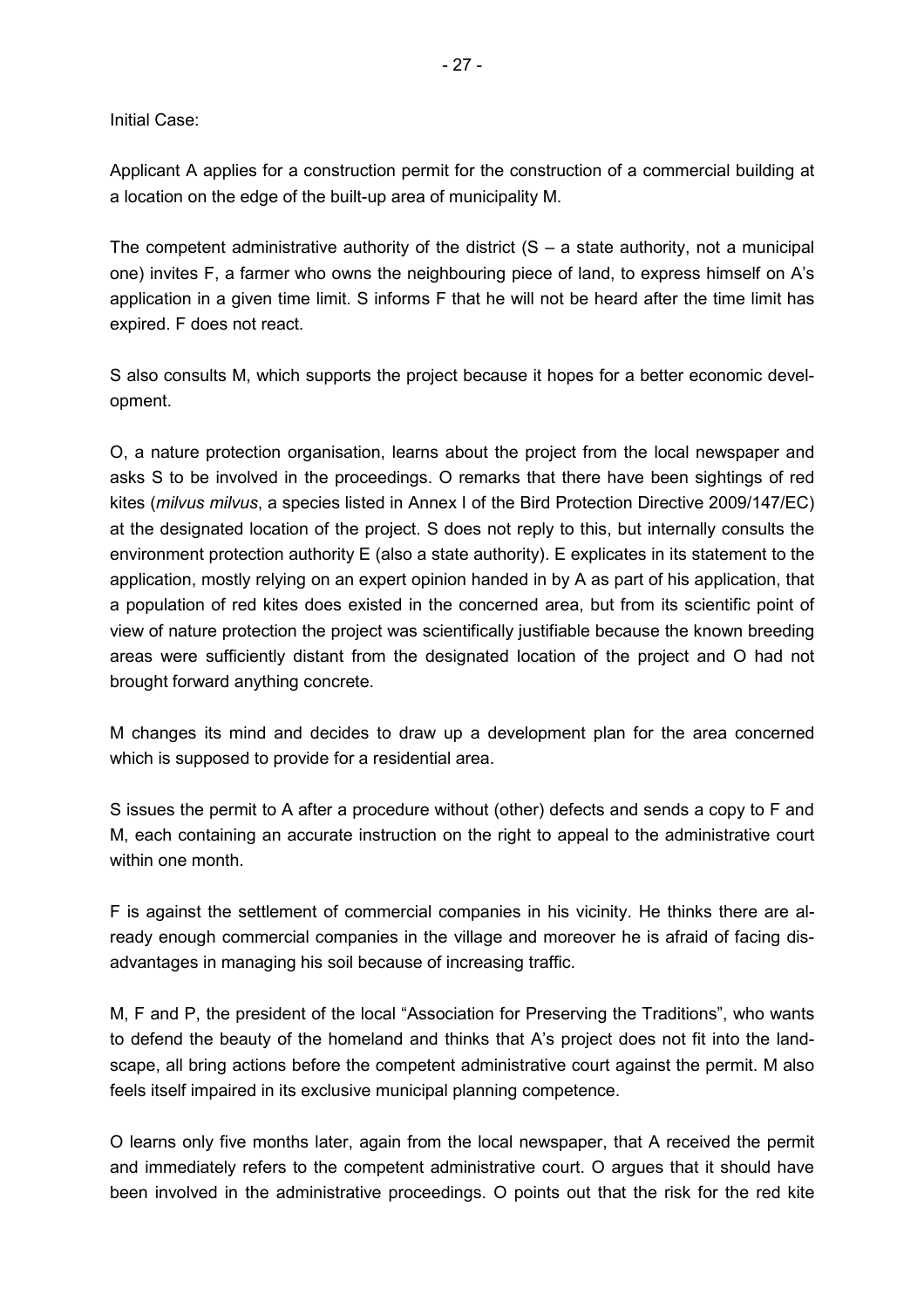also was not justifiable because, very close to the designated location of the project, an eyrie had been found. The designated, up to now not built-up location constituted an important hunting ground for the red kite. If a construction was allowed here, the breeding success of the local population of red kites would be seriously endangered. O submits an expert opinion of an internationally respected ornithologist which supports its allegations.

## **Questions:**

## **1. How is the court going to decide on the objections of M, F and P?**

- 111. Judicial review is usually limited to examining the process by which the decision was made. In considering the objections of M, F and P the court will not replace its view of the merits in the place of the administrative authority.
- 112. Instead, as cited above, the court will consider the grounds for judicial review under four headings:
	- i. Illegality
	- ii. Irrationality
	- iii. Procedural unfairness; and
	- iv. Legitimate expectation.
- 113. The parties will therefore have to demonstrate that the administrative authorities failed in one of the above respects. As outlined above, and relevant in the case of F, judicial review is viewed as a route of last resort. The courts are not keen to assess cases where redress which was available has not been explored. This is a particular concern which relates to F's challenge.
- **2. How is the court going to decide on the action brought by O? Is the mere fact that S did not involve O in the administrative proceedings going to help O's action to succeed? Supposing that this is not the case, how is the court going to assess the question of the risk for the red kite?**
- 114. Again, the mere fact that S did not involve O will not by itself justify judicial review. O must demonstrate one of the above grounds for judicial review.
- 115. In the UK, O could make an argument on the basis of a *"legitimate expectation"*. One of the leading cases is *R (Bhatt Murphy) v Independent Assessor* [2008] EWCA Civ 755, Laws LJ. *R (Bhatt Murphy) v Independent Assessor* drew a distinction between procedural and substantive legitimate expectations (at [28] of the judgment):
- (i) A procedural legitimate expectation where the administrative authority has provided an assurance. In such a case the court would not allow the decision-maker to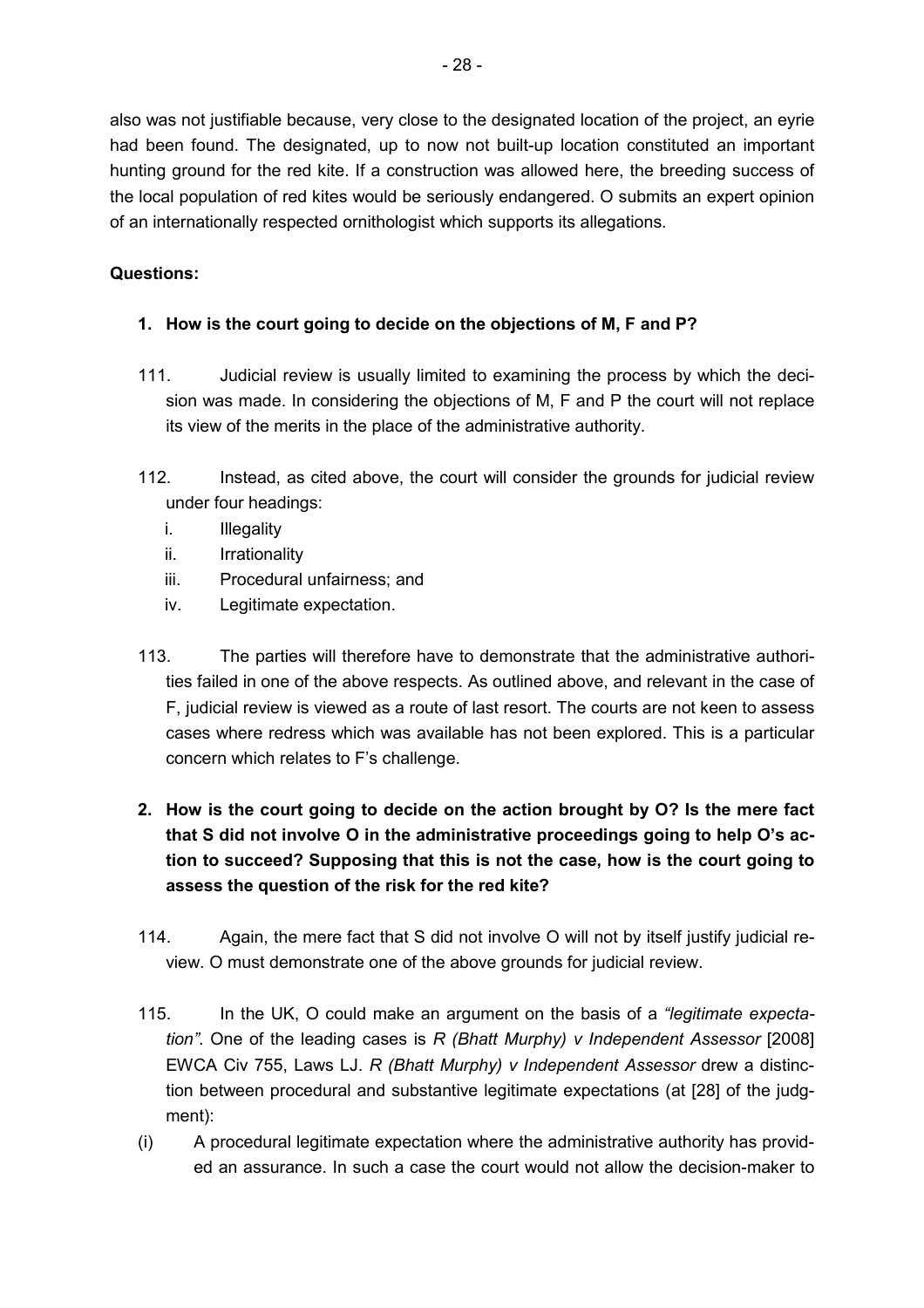make the proposed change or arrive at the final decision without consulting or notifying the party. This is a question of good administration.

- (ii) A substantive legitimate expectation was stated as a specific undertaking, directed at a particular individual or group, but which the relevant policy's continuance is assured. In *R v North and East Devon Health Authority ex p Coughlan*  [2001] Q.B. 213 residents of a care home had been promised by the health authority that it would be their home for life.
- (iii) Laws LJ also highlighted the possibility of the *"secondary case of procedural expectation"*. This would be, for example, where a policy had an established policy. An administrative authority must be able to exercise its discretion and so this could not operate as a ban. However, it could go to notification.
- 116. In this example, O has heard about the project from a local paper. It is not entirely clear the reason why this was included in the local paper i.e. is S obliged to notify the public of developments. Further, O asked S to be involved in proceedings and it is not known the response, if any, that S made to this request. However, it is of note that in the UK in the planning context, such as this, in *R (Majed) v London Borough of Camden* [2009] EWCA Civ 1029 the claimants had not been notified of a planning application. The local council's 'Statement of Community Involvement' indicated that they should have been. Sullivan LJ stated that the Statement of Community Involvement went further than the statutory duty and so this was relevant to the question of whether the party had a legitimate expectation. Sullivan LJ stated a *"legitimate expectation comes into play when there is a promise or practice to do more than that which is required by statute"*. Similarly, in R (on the application of Vieira) v Camden LBC [2012] EWHC 287 (Admin).
- 117. As such the question which would be asked in assessing O would be what was O entitled to expect? This reflects the case of Mandalia v Secretary of State for the Home Department

referred to above. This is a fact sensitive question.

#### **Modification:**

Case like the initial case, but A now applies for a permit under pollution control law for the construction of a small wind farm (project according to Annex II of the Environmental Impact Assessment Directive 2011/92/EU) in the outskirts of M. M initially supports the project as in the initial case, but then decides to plan a commercial area which is supposed to include the designated location of A's project. E additionally explicates, based on the opinion handed in by A, too, that the risk of collisions of the red kite with the blades of the wind generators was negligible because of the distance of the known breeding areas from the designated location, whereas the opinion brought by O sees an unjustifiable risk because the designated location of the project constituted an important hunting ground of the red kite.

#### **How is the court going to decide on the actions now?**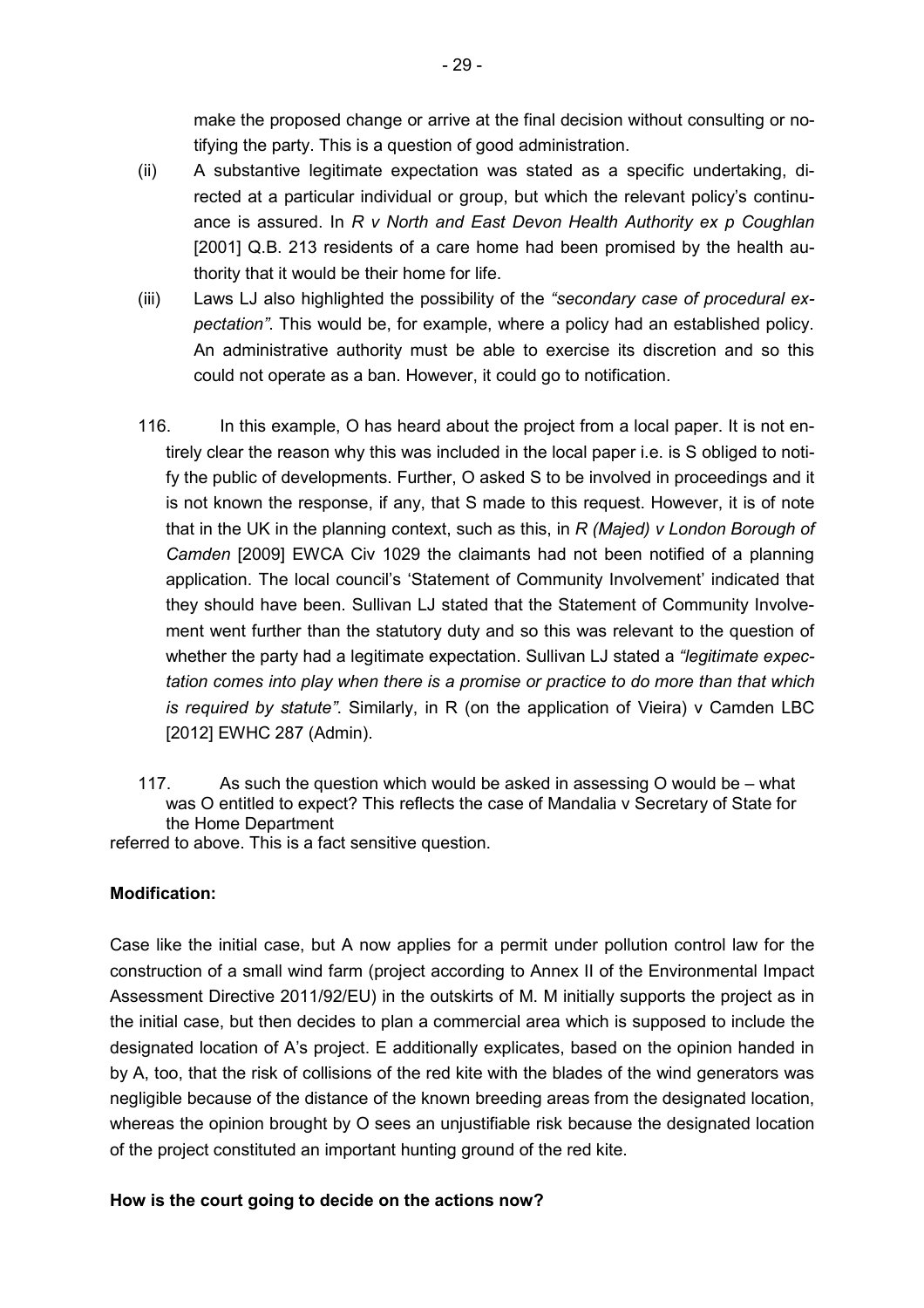118. If this matter has not previously been raised before the administrative authority, then the matter must first be considered by them. Again, the court will not interfere with a decision of an administrative authority, save where a party can argue with reference to one of the grounds of judicial review. The court will not conduct a review of the substantive balancing of the decision itself.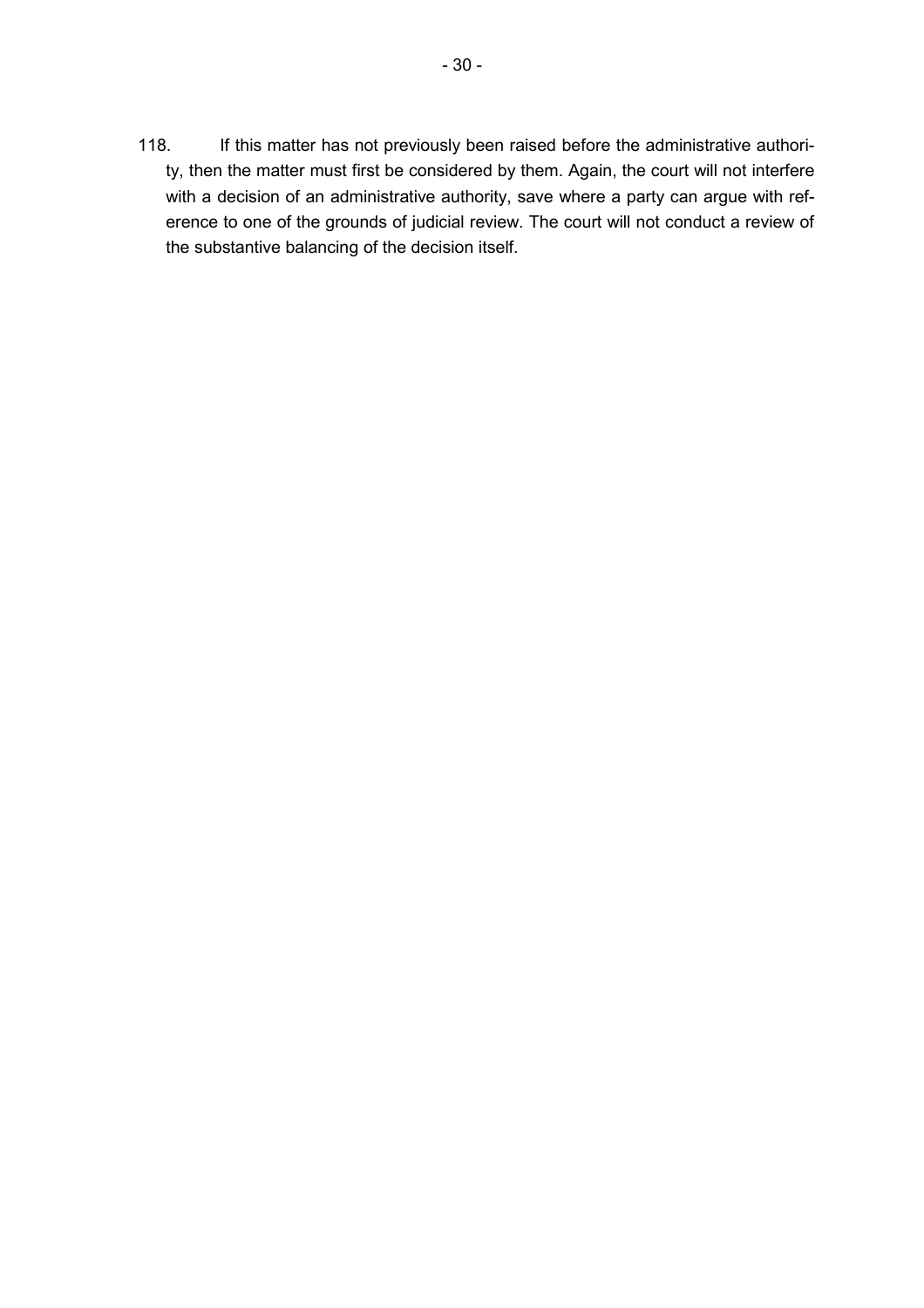### **Annex to question II.6.b)**

In recent case law concerning European Union state aid law and European Union competition law (anti-competitive practices, merger control) the European Court of Justice established – according to recent academic writings – a concept of three levels (stages) for the judicial control of administrative fact finding and legal qualification of facts $42$ :

- 1. (abstract) interpretation of legal provisions;
- 2. determination (or establishment) of (simple) facts (the factual basis);
- 3. only in case of complex factual matters (interdependencies, causalities, uncertainty,...) evaluation (or appraisal) of complex facts (economic impact, complex prognosis, certain risks for health and safety);
- 4. (concrete) legal qualification (or characterisation) of simple facts or of the results of a complex evaluation with regard to a legal term – sometimes based on the interpretation of a legal provision.

Concerning levels 2 and 4 the European Court of Justice applies a strict scrutiny while the Court reduces its control on level 3 under the rubric of a so called technical discretion which must be differentiated from classic discretionary powers. For example the European Court of Justice takes the view that the finding that a state aid favours (!) a certain undertaking as prohibited by Art. 107 (1) TFEU requires in some cases (!) a complex (!) economic evaluation of the factual situation. Thus, in such specific factual situations the Commission has a technical discretion and the Court will apply a reduced standard of control ("manifest error") focussing on procedural requirements especially with regard to the duty to carefully and impartially investigate the case<sup>43</sup>. In contrast, articles 107 (3), 108 (3) TFEU provide for a classic discretionary power ("may be considered") of the Commission according to the Court.

Many commentators compare this four-level-concept with concepts in French administrative law. Other jurisdictions tend to omit the  $3<sup>rd</sup>$  level and to focus on levels 2 and 4. Nevertheless, some jurisdictions have established a broad understanding of discretionary powers probably comprising also categories like the technical discretion under European Union law. Also the German concept of "Beurteilungsspielräume" concerning the administrative concretisation of legal requirements (a form of discretion with a view to the facts rather than with a view to

<sup>42</sup> <sup>42</sup> ECJ case C-104/00 P (DKV/HABM); case C-449/99 P (EIB/Hautem); see also case 56/64 (Consten and Grundig/Commission); case 42/84 (Remia/Commission); case C-525/04 P (Spain/Lenzing); case C-269/90 (TU München/Hauptzollamt München-Mitte); case C-12/03 P (Commission/Tetra Laval).

See ECJ case 56/64 (Consten and Grundig/Commission); case 42/84 (Remia/Commission); case C-525/04 P (Spain/Lenzing); case C-269/90 (TU München/Hauptzollamt München-Mitte); case C-12/03 P (Commission/Tetra Laval).